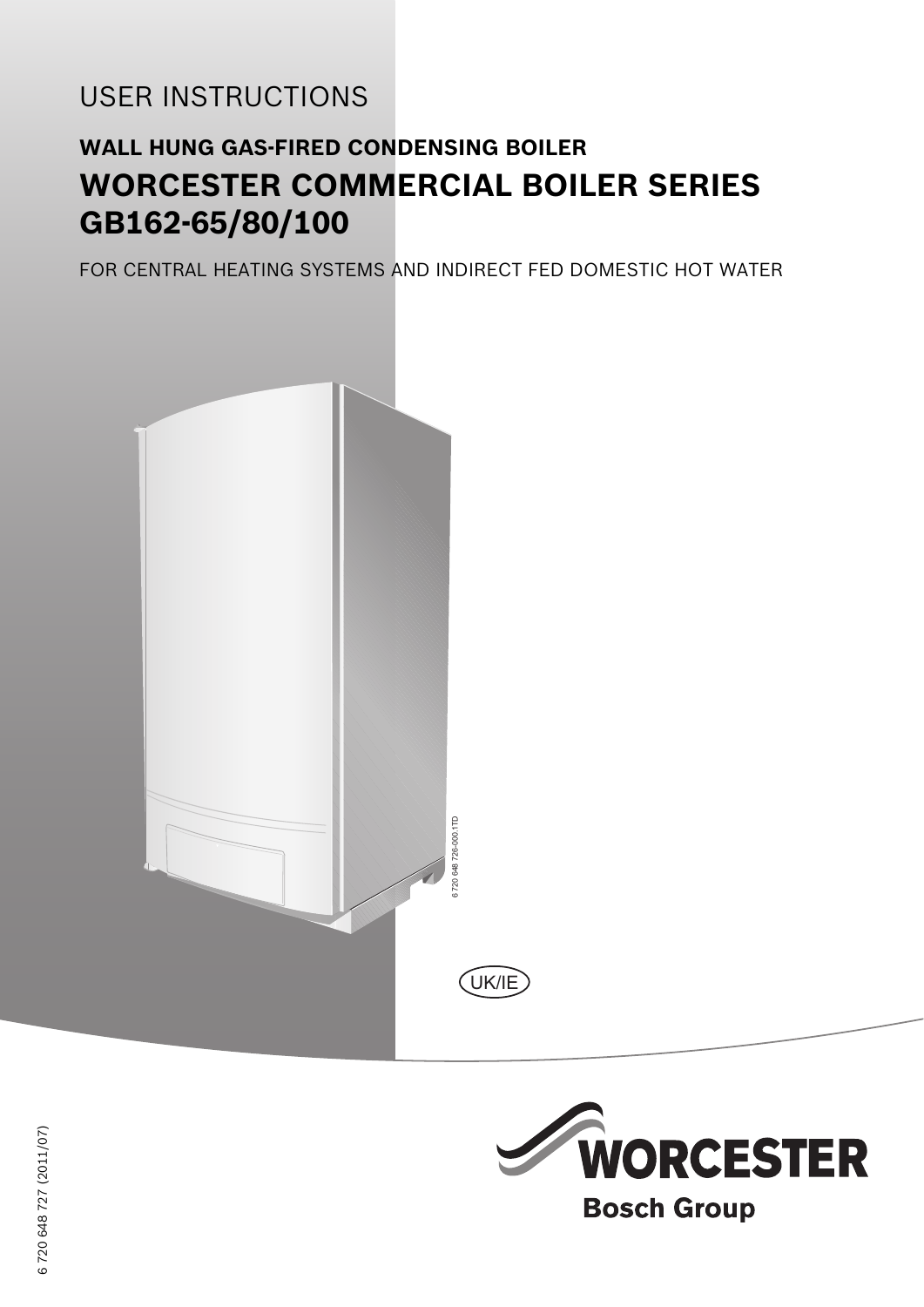## **PREFACE**

## **PLEASE READ THESE INSTRUCTIONS CAREFULLY**

These instructions are applicable to the Worcester, Bosch Group boiler model stated on the front cover only.

These instructions apply in the UK/IE only and must be followed except for any statutory obligation.

After installation please leave this User instruction Manual, Installation, Commissioning and Servicing Instructions and completed Benchmark Checklist with the user.

## **DEDICATED TO HEATING COMFORT**

Thank you for purchasing a Worcester GB162 gas-fired condensing boiler manufactured by Worcester, Bosch Group. The company prides itself on manufacturing boilers to the strictest quality control standards throughout every stage of production.

Worcester, Bosch group has led the field in innovative boiler design and performance for over 50 years. This heritage means all our products are of exceptional quality and proven reliability.

The Worcester commercial range in particular is extremely energy efficient, offering you economical running costs and value for money.

There is also the reassurance of our no-nonsense 2 years parts and labour guarantee.

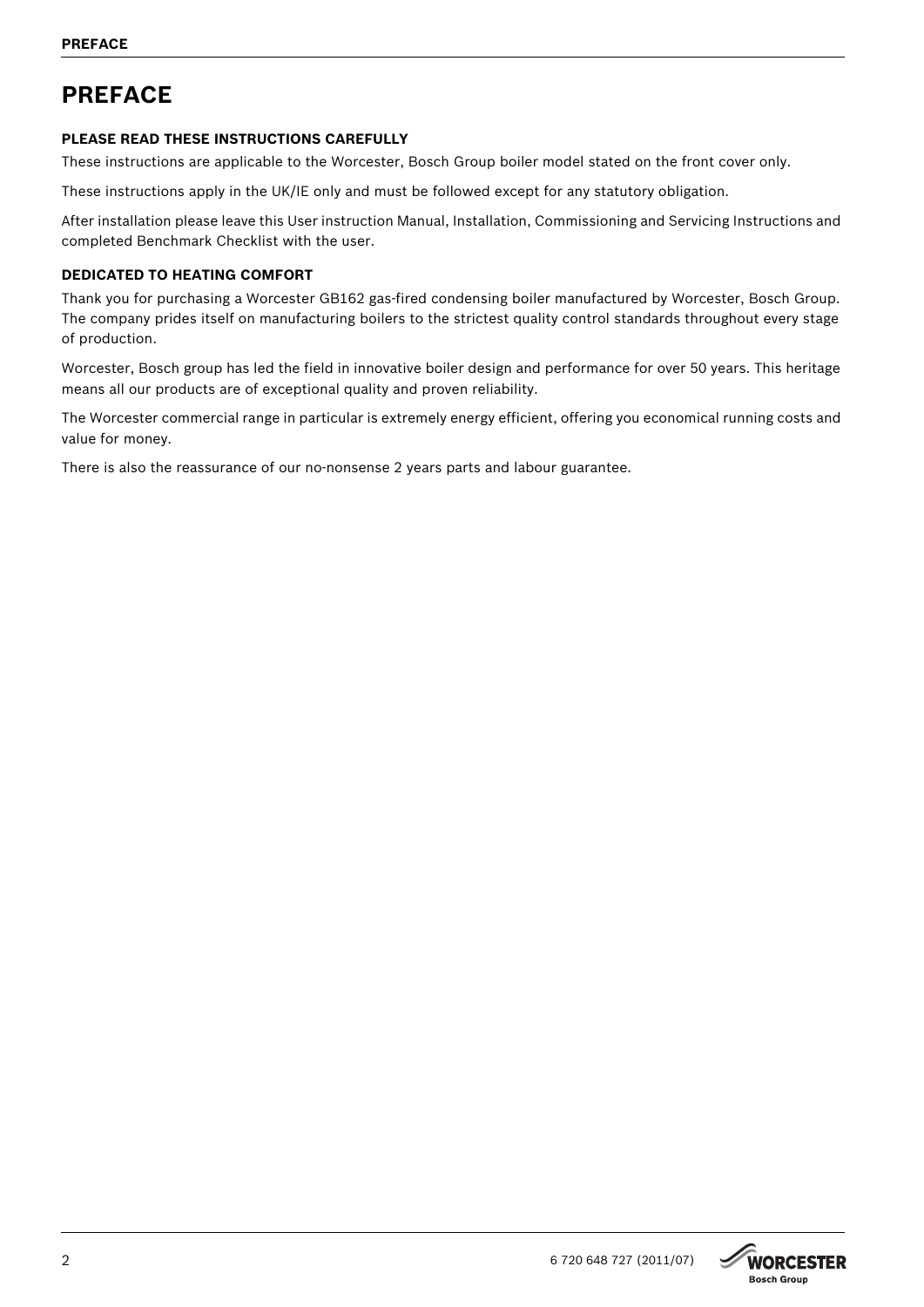## **CONTENTS**

|       | Key to symbols and safety instructions | 4  |
|-------|----------------------------------------|----|
| 1.1   | Explanation of symbols                 | 4  |
| 1.2   |                                        | 4  |
|       | General Information                    | 5  |
|       | Overview of the BC10 basic controller  | 6  |
|       | Service Clearances                     | 7  |
|       | Maintaining your Boiler                | 8  |
|       | Explanation of the control unit        | 9  |
| 6.1   | General                                | 9  |
|       | Operating the heating system           | 11 |
| 7.1   | Menu structure                         | 11 |
| 7.1.1 | Normal Operation menu                  | 11 |
| 7.1.2 | Manual Operation menu                  | 12 |
|       | Extreme Cold Weather                   | 13 |
|       | Display information                    | 14 |
| 9.1   | Display readings                       | 14 |
| 9.2   | Display codes                          | 14 |
| 9.2.1 | Fault or Breakdown                     | 16 |
| 9.3   | Identifying and resetting faults       | 17 |
|       | 10 Tips on energy saving               | 18 |
|       | 11 Environment / disposal              | 19 |
|       | 12 Your Guarantee                      | 20 |

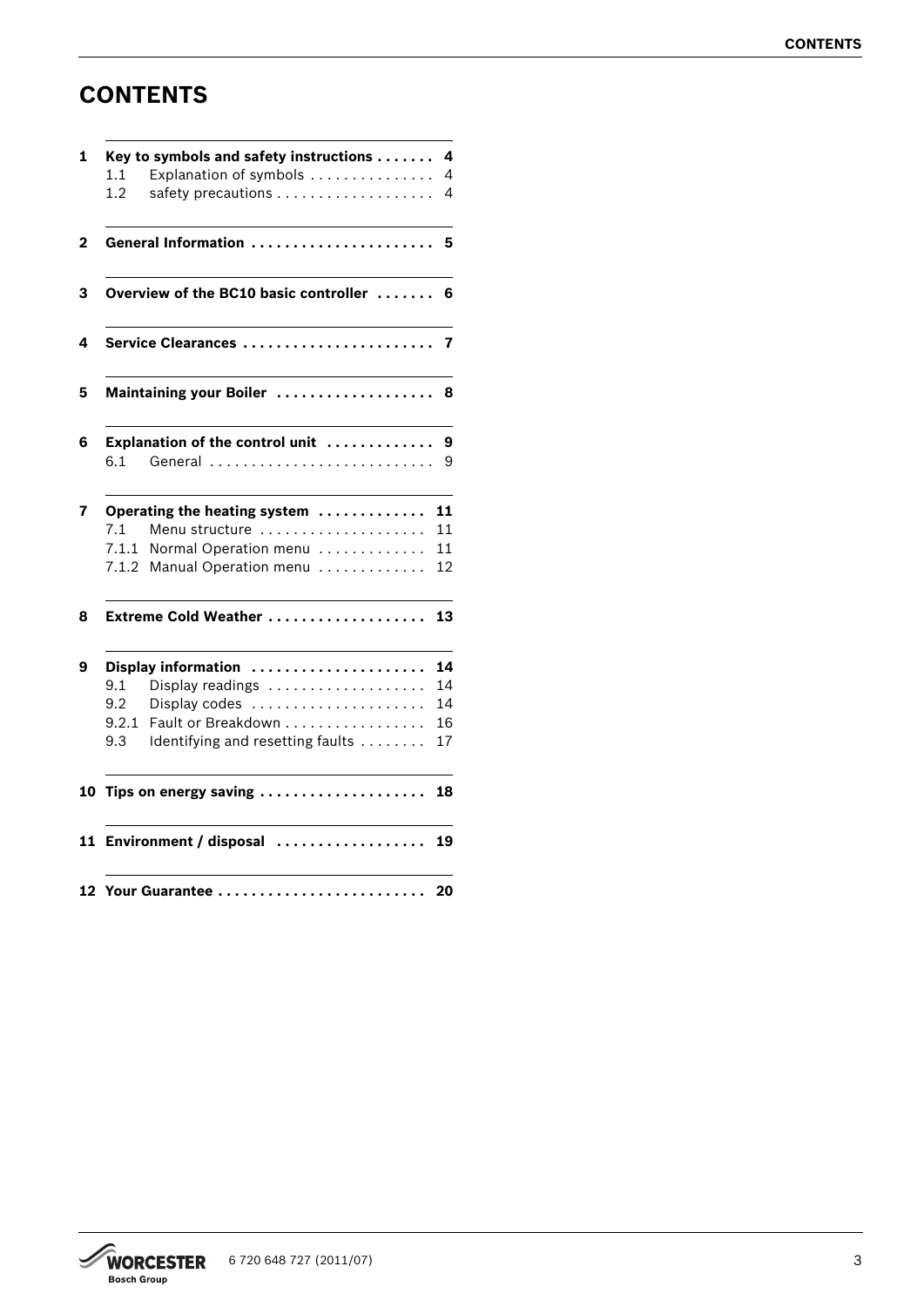## <span id="page-3-0"></span>**1 KEY TO SYMBOLS AND SAFETY INSTRUCTIONS**

## <span id="page-3-1"></span>**1.1 EXPLANATION OF SYMBOLS**

#### **WARNINGS**



Warnings in this document are framed and identified by a warning triangle which is printed on a grey background.

Electrical hazards are identified by a lightning symbol surrounded by a warning triangle.

Keywords indicate the seriousness of the hazard in terms of the consequences of not following the safety instructions.

- **NOTE** indicates that material damage may occur.
- **CAUTION** indicates that minor to medium injury may occur.
- **WARNING** indicates that serious injury may occur.
- **DANGER** indicates possible risk to life.

### **IMPORTANT INFORMATION**



Important information in cases where there is no risk of injury or material losses is identified by the symbol shown on the left. It is bordered by horizontal lines above and below the text.

#### **ADDITIONAL SYMBOLS**

| <b>Symbol</b> | <b>Meaning</b>                                                                 |
|---------------|--------------------------------------------------------------------------------|
|               | a step in an action sequence                                                   |
|               | a reference to a related part in the<br>document or to other related documents |
|               | a list entry                                                                   |
|               | a list entry (second level)                                                    |
| .             |                                                                                |

*Table 1*

## <span id="page-3-2"></span>**1.2 SAFETY PRECAUTIONS**

## **INTENDED USE**

This boiler is only to be used to heat heating system water and for the domestic hot water (DHW) supply e. g. in residential and light commercial properties. It can also be integrated into a cascade system (where several boilers are interconnected).

The boiler has been factory-fitted with the BC10 basic controller and the "Universal Burner Automat 3" (UBA 3).

### **IF YOU SMELL GAS!**

- ► Call the National Gas Emergency Service on: 0800 111 999
- $\blacktriangleright$  Extinguish any naked flames
- $\triangleright$  Do not smoke or strike matches
- $\triangleright$  Do not turn electrical switches on or off
- $\triangleright$  Open doors and windows
- $\triangleright$  Keep people away from the affected area
- $\triangleright$  Turn off the gas control valve at the meter

### **BOILER OPERATION**

This boiler must only be operated by a responsible adult who has been instructed in, understands and is aware of the boiler's operating conditions and effects.

### **COMBUSTIBLE AND CORROSIVE MATERIALS**

Chemically aggressive substances can corrode the boiler and invalidate any warranty.

 $\triangleright$  Do not store or use any combustible materials (paper, thinners, paints etc.) inside or within the vicinity of the boiler.

#### **FITTINGS AND MODIFICATIONS**

Only a competent engineer in accordance with the Gas Safety (Installation and Use) Regulations can remove the outer case and carry out any work.

 $\triangleright$  Do not open the appliance.

Any misuse or unauthorised modifications to the boiler, flue or associated components and system will invalidate the warranty.

 $\triangleright$  Do not modify the boiler or flue system in any way.

Worcester, Bosch Group accepts no liability arising from any such actions. This does not affect your statutory rights.

#### **CE LABEL**

The appliance complies with the basic requirements of the relevant European directives.

Conformity has been substantiated by the proper documents which - together with the declaration of conformity - are filed with the manufacturer.

## **ABBREVIATIONS**

- CH (boiler) flow = Central Heating flow
- CH return = Central Heating return
- DHW outlet = Domestic Hot Water warm outlet
- MCW inlet = Mains Cold Water inlet
- UBA 3 = Universal Burner Automat 3.

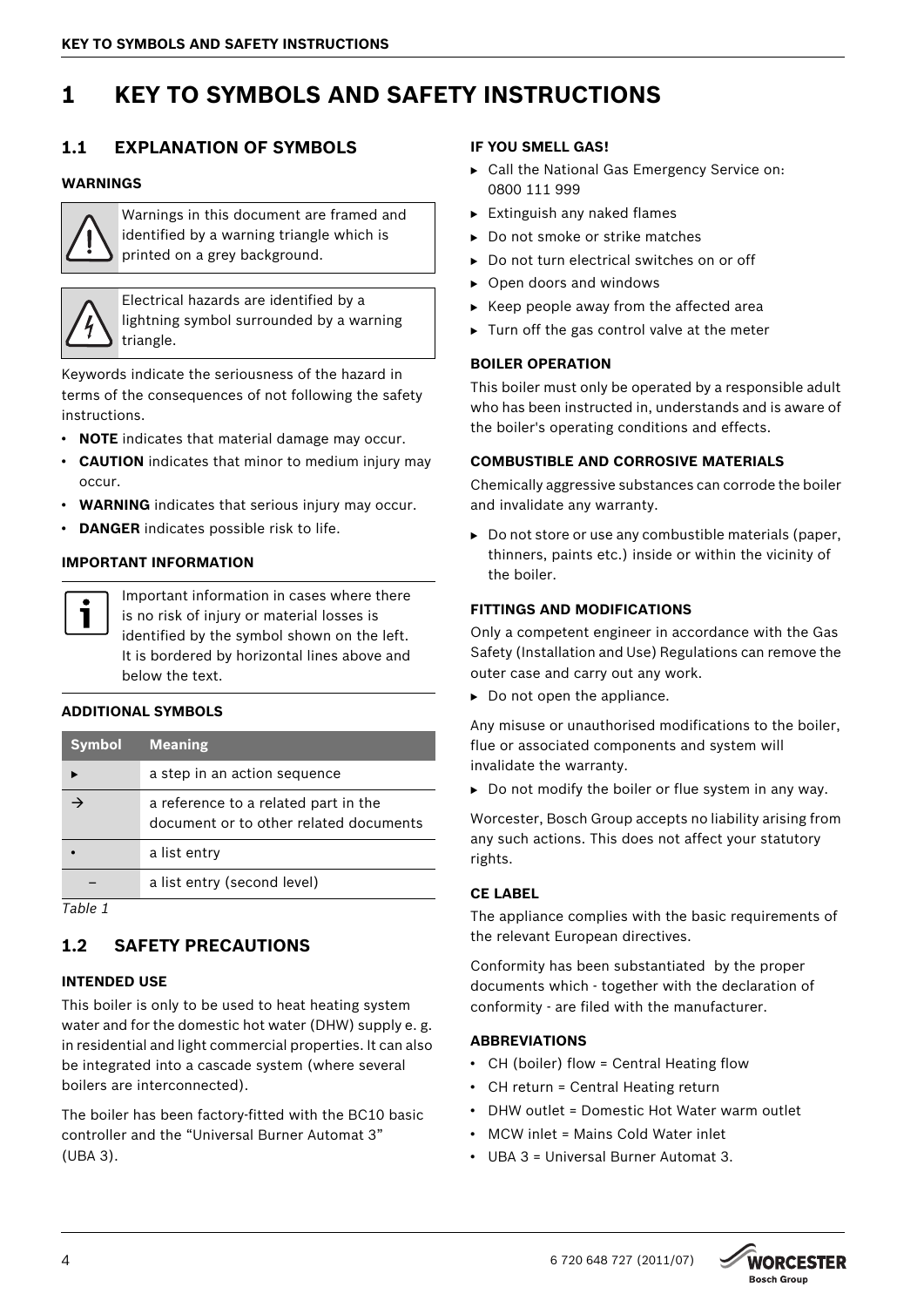## <span id="page-4-0"></span>**2 GENERAL INFORMATION**

## **SERVICING**



Ensure that the service engineer completes the Service Record after each service. The Installation Checklist and service interval record can be found at the rear of the Installation, Commissioning and Servicing Instructions.

- $\blacktriangleright$  The boiler must be serviced regularly by a competent, qualified person, such as a Worcester service engineer or other Gas Safe registered engineer.
- $\blacktriangleright$  Always use original spares, to help maintain the economy, safety and reliability of the boiler and have the Service Record completed in the Installation Checklist.

The completed Installation Checklist will be required in the event of any warranty work and may be required by the local Building Control Inspector.

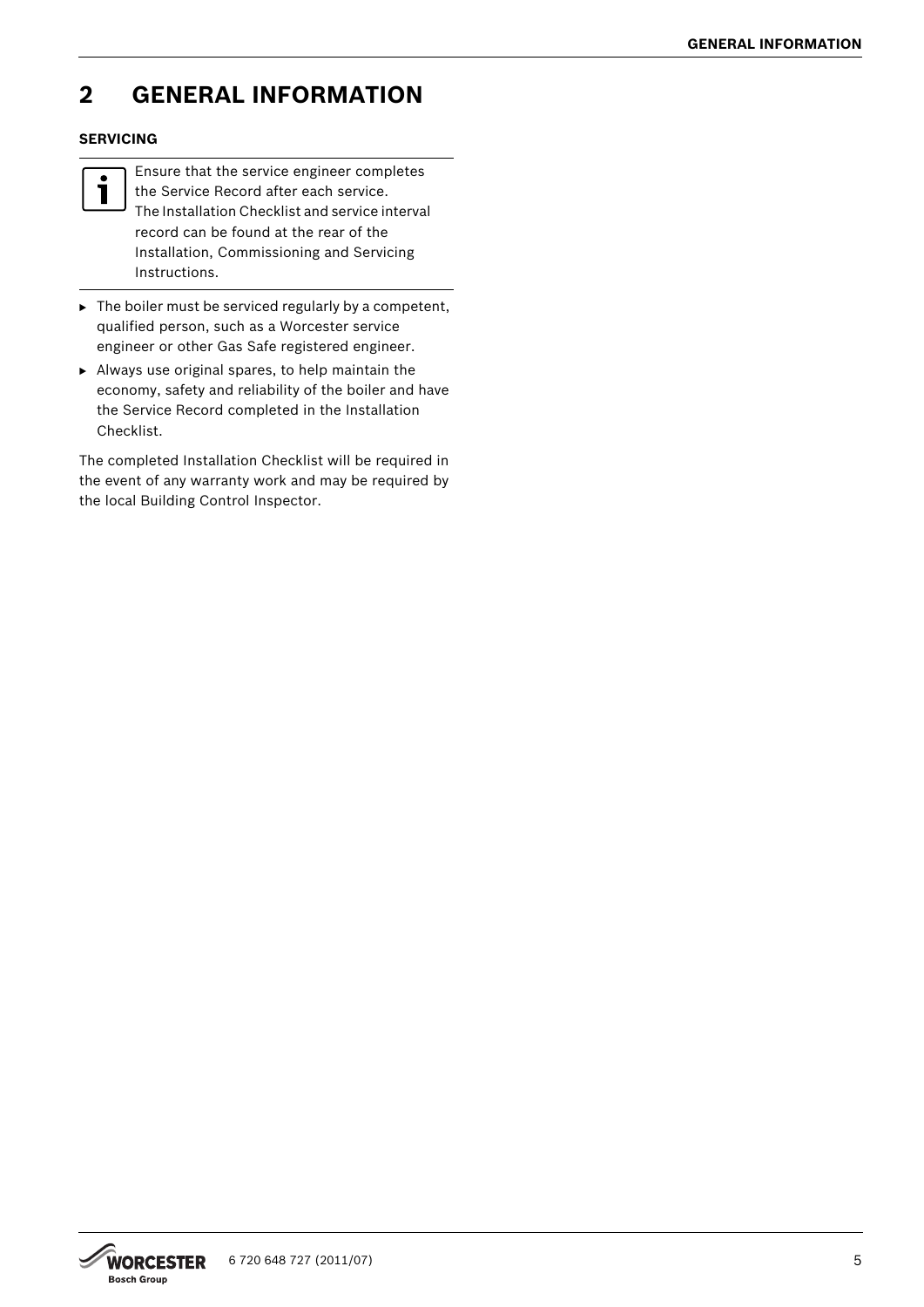## <span id="page-5-0"></span>**3 OVERVIEW OF THE BC10 BASIC CONTROLLER**



<span id="page-5-1"></span>*Fig. 1 BC10 basic controller*

- Mains switch (boiler On/Off)
- conset " button (fault reset button)
- @ Chimney sweep button (for manual operation)
- **e** Service button
- Service Connector
- G "Burner LED" (On/Off)
- **COD** "Heat demand" LED
- Maximum CH (boiler) flow temperature dial
- Display (for status indication)
- **A** "DHW mode" LED
- 11 DHW temperature dial

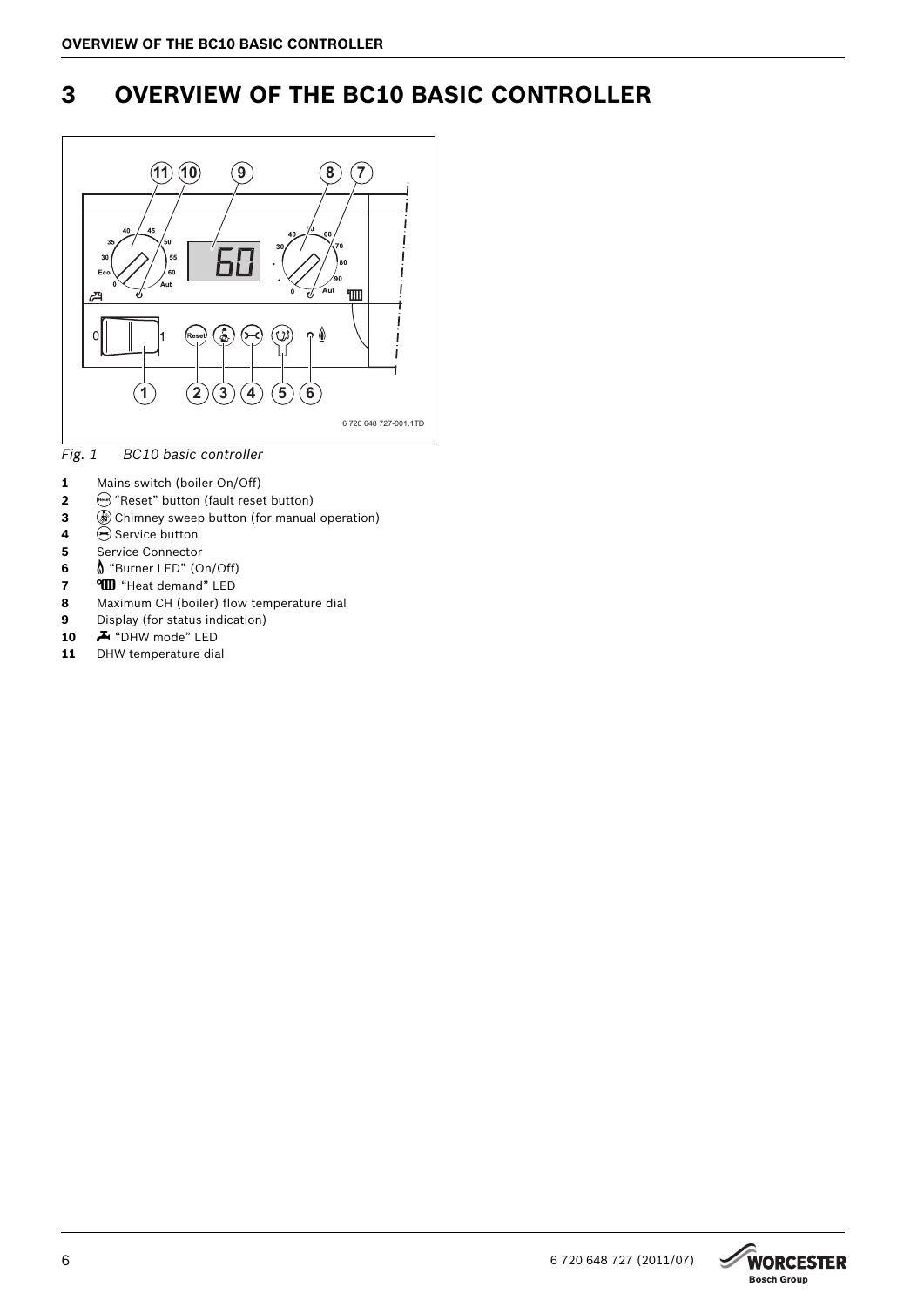## <span id="page-6-0"></span>**4 SERVICE CLEARANCES**

The boiler must be located in an area with the following service clearances.







Your installer will have provided adequate space around the boiler for safety and servicing access.

**CAUTION:** Restricted space. The boiler may overheat.

 $\triangleright$  Do not restrict this space with the addition of cupboards, shelves etc. next to the boiler.

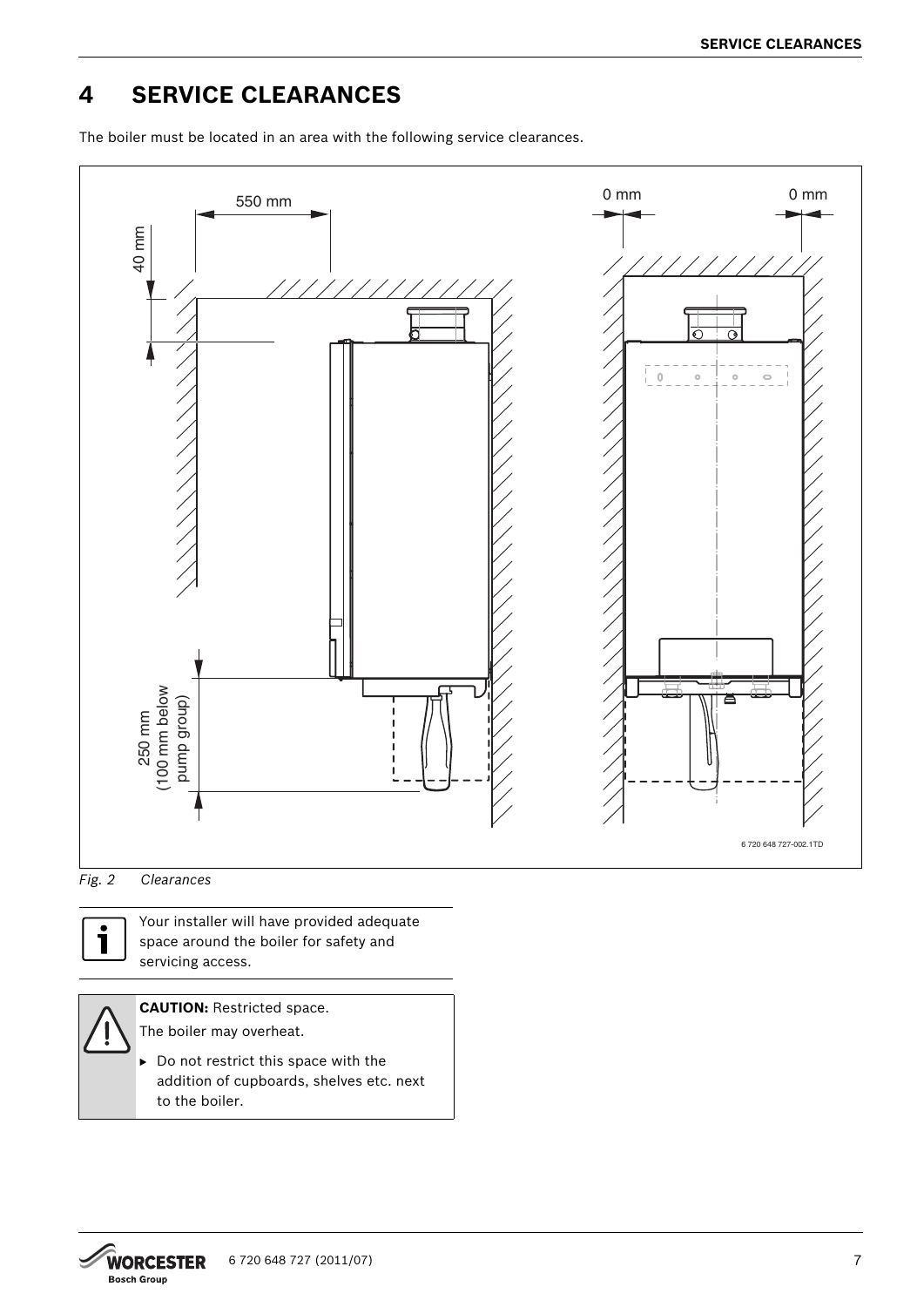## <span id="page-7-0"></span>**5 MAINTAINING YOUR BOILER**

Your new gas-fired boiler represents a long term investment in a reliable, high quality product.

In order to realise its maximum working life, and to ensure it continues to operate at peak efficiency and performance, it is essential that your boiler receives regular servicing and maintenance checks from a competent person beyond the initial 2 year guarantee period.

If your gas-fired boiler should fail to operate correctly or requires servicing please contact Worcester, Bosch Group Appointments Team (see rear cover for details).

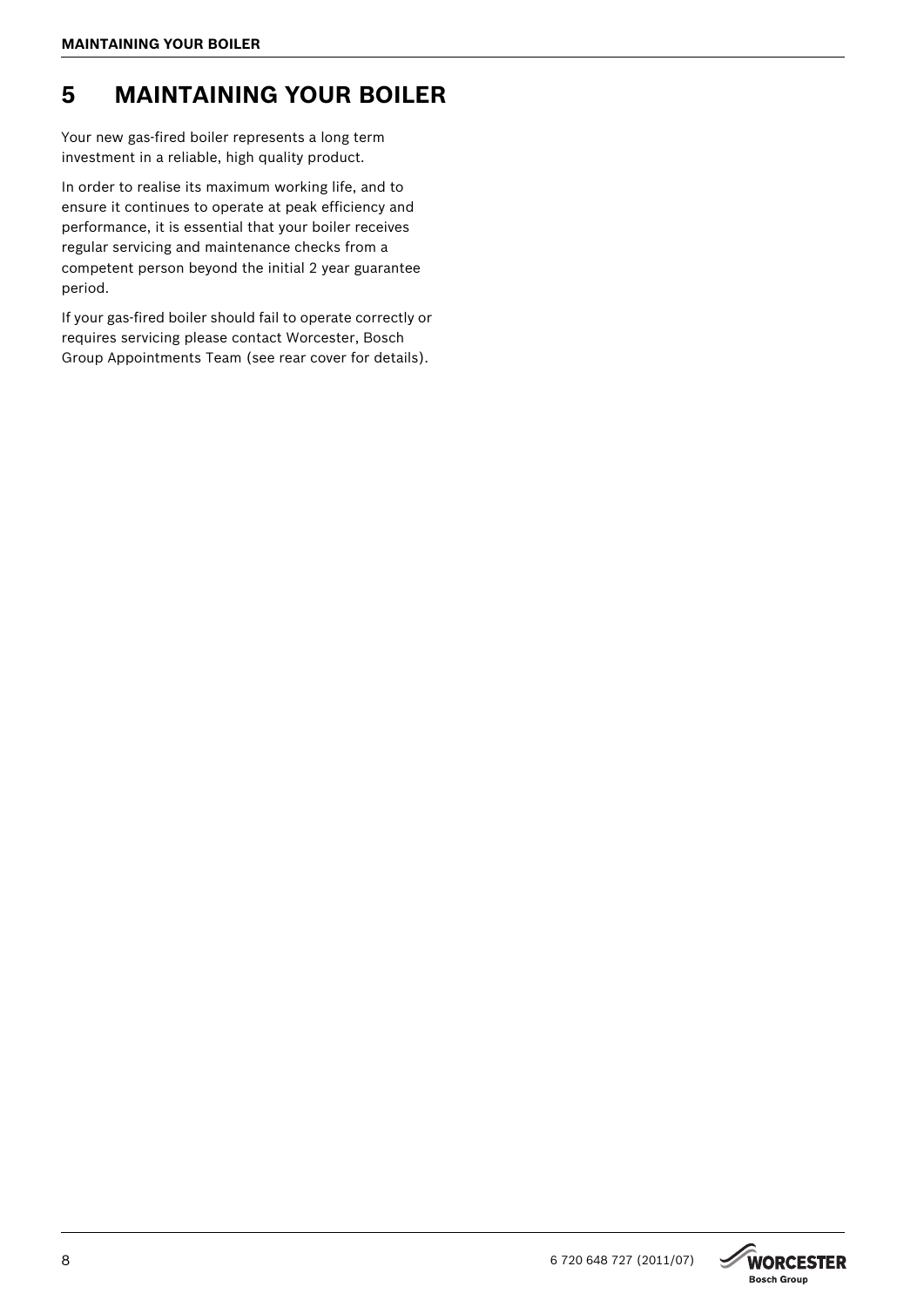## <span id="page-8-0"></span>**6 EXPLANATION OF THE CONTROL UNIT**

## <span id="page-8-1"></span>**6.1 GENERAL**

The boiler is fitted with a control unit, the BC10 basic controller ( $\rightarrow$  fig[. 1\)](#page-5-1). This controller can be used to control the heating system.



If your heating system consists of several boilers (cascade system), you have to carry out the settings on the control units of all individual boilers.

Push on the control panel to open it ( $\rightarrow$  fig. [3\)](#page-8-2).



<span id="page-8-2"></span>*Fig. 3 Opening the control panel*

The BC10 basic controller is located on the left, behind the control panel.

The BC10 basic controller consists of the following components:



<span id="page-8-3"></span>*Fig. 4 BC10 basic controller*

- **1** Mains switch (boiler On/Off)
- **2** (reset) "Reset" button (fault reset button)
- **3**  $\bigcirc$  Chimney sweep button (for manual operation)
- 4  $\ominus$  Service button
- **5** Service Connector
- **6** G "Burner LED" (On/Off)
- **7 CD** "Heat demand" LED
- **8** Maximum CH (boiler) flow temperature dial
- **9** Display (for status indication)
- 10 **A** "DHW mode" LED
- **11** DHW temperature dial

## **MAINS SWITCH**

The mains switch  $(\rightarrow$  fig[. 4](#page-8-3), item 1) is used to switch the boiler on and off.

## **"RESET" BUTTON**

If a fault has occurred you may have to restart the boiler by pressing the "Reset" button ( $\rightarrow$  fig[. 4](#page-8-3), item 2).

This is only required in the event of a "locking" fault. "Blocking" faults are reset automatically as soon as their cause has been removed. The display shows "rE"during the reset operation.

## **"CHIMNEY SWEEP" BUTTON**

The "Chimney sweep" button ( $\rightarrow$  fig. [4,](#page-8-3) item 3) is used to put the boiler into manual operation mode, e.g. if the heating system control (e.g. room controller) is defective.

The heating system can be operated in manual mode, independent of a room controller on a temporary basis. The control system must comply with Part  $L1 + L2$ . In this case, the CH (boiler) flow temperature setting of the right-hand dial is used as the temperature for boiler operation. See tabl[e 4](#page-11-1) "Manual Operation menu".

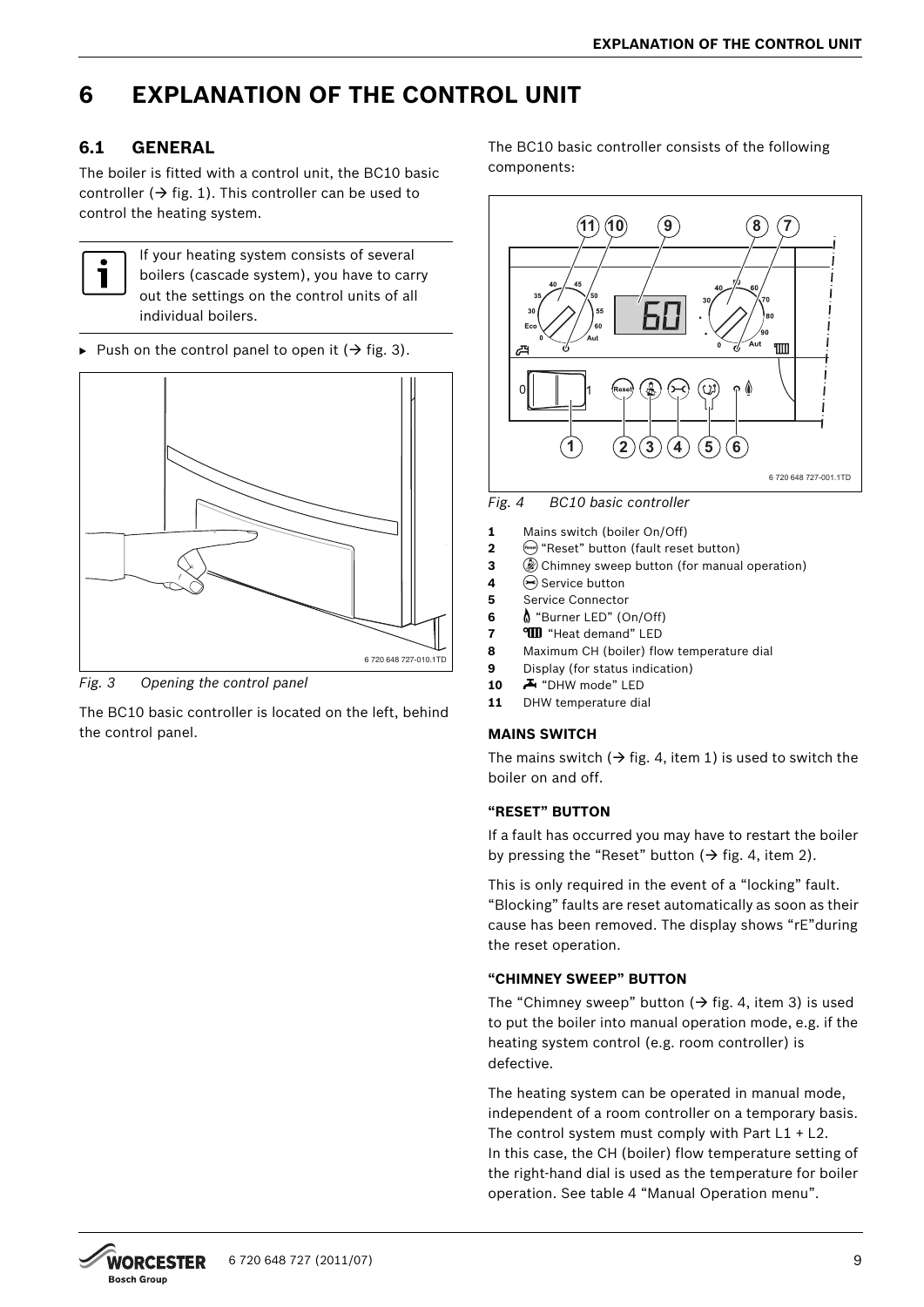

**DANGER:** Damage to the installation due to freezing while manual operation is switched on.

After a power failure or after switching off the supply voltage, the heating system may freeze since manual operation is no longer active.

 $\blacktriangleright$  Re-activate manual operation after switching on the heating system, so that the system is permanently in operation (especially if there is a risk of freezing).

## **"SERVICE" BUTTON**

The "Service" button ( $\rightarrow$  fig[. 4](#page-8-3), item 4) is used to display the current CH (boiler) flow temperature, the current working pressure etc. Also see section [7.1.1](#page-10-2), pag[e 11.](#page-10-2)

## **SERVICE CONNECTOR**

A Worcester service engineer can connect a Service Tool here ( $\rightarrow$  fig[. 4](#page-8-3), item 5) for diagnostic purposes when servicing.

### **"BURNER" (ON/OFF) LED**

The "Burner" (On/Off) LED ( $\rightarrow$  fig. [4](#page-8-3), item 6) lights up when the burner of the boiler is switched on and it is extinguished when the burner is switched off.

The "Burner" (On/Off) LED indicates the burner status.

| LED | <b>Status</b>                | <b>Explanation</b>                                                                                      |
|-----|------------------------------|---------------------------------------------------------------------------------------------------------|
| On  | <b>Burner</b><br>operational | Boiler water is being heated.                                                                           |
| ∩ff | Burner off                   | The CH (boiler) flow<br>temperature has reached the<br>set temperature or there is<br>no heat demanded. |

*Table 2 Meanings of "Burner" (On/Off) LED indications*

## **"HEAT DEMAND" LED**

The "Heat demand"LED ( $\rightarrow$  fig. [4,](#page-8-3) item 7) lights up when the control system has made a heat demand and it is extinguished when this heat demand is no longer required.

## **MAXIMUM CH (BOILER) FLOW TEMPERATURE DIAL**

The maximum CH (boiler) flow temperature ( $\rightarrow$  fig[. 4,](#page-8-3) item 8) is used to set the upper CH (boiler) flow temperature limit. The unit is °C.



**DANGER:** Damage to the installation with underfloor heating: by the floor being overheated.

 $\blacktriangleright$  Limit the maximum CH (boiler) flow temperature using the "CH (boiler) flow temperature" dial ( $\rightarrow$  fig[. 4](#page-8-3), item 8) to the permissible flow temperature of the floor heating circuit (usually maximum 40 °C).

## **DISPLAY**

The heating system status and values can be read out from the display ( $\rightarrow$  fig. [4,](#page-8-3) item 9). If a fault occurs the display will immediately show the accompanying fault code. The fault code display will flash if a locking fault is detected.

### **"DHW MODE" LED**

The "DHW mode" LED ( $\rightarrow$  fig[. 4](#page-8-3), item 10) lights up when a DHW request has occurred and it is extinguished when this DHW request is no longer required.

## **DHW TEMPERATURE DIAL**

The DHW temperature dial ( $\rightarrow$  fig. [4](#page-8-3), item 11) is used to select the required temperature of the hot water in the hot water cylinder. The unit is °C. This is only active with certain Bosch controls.

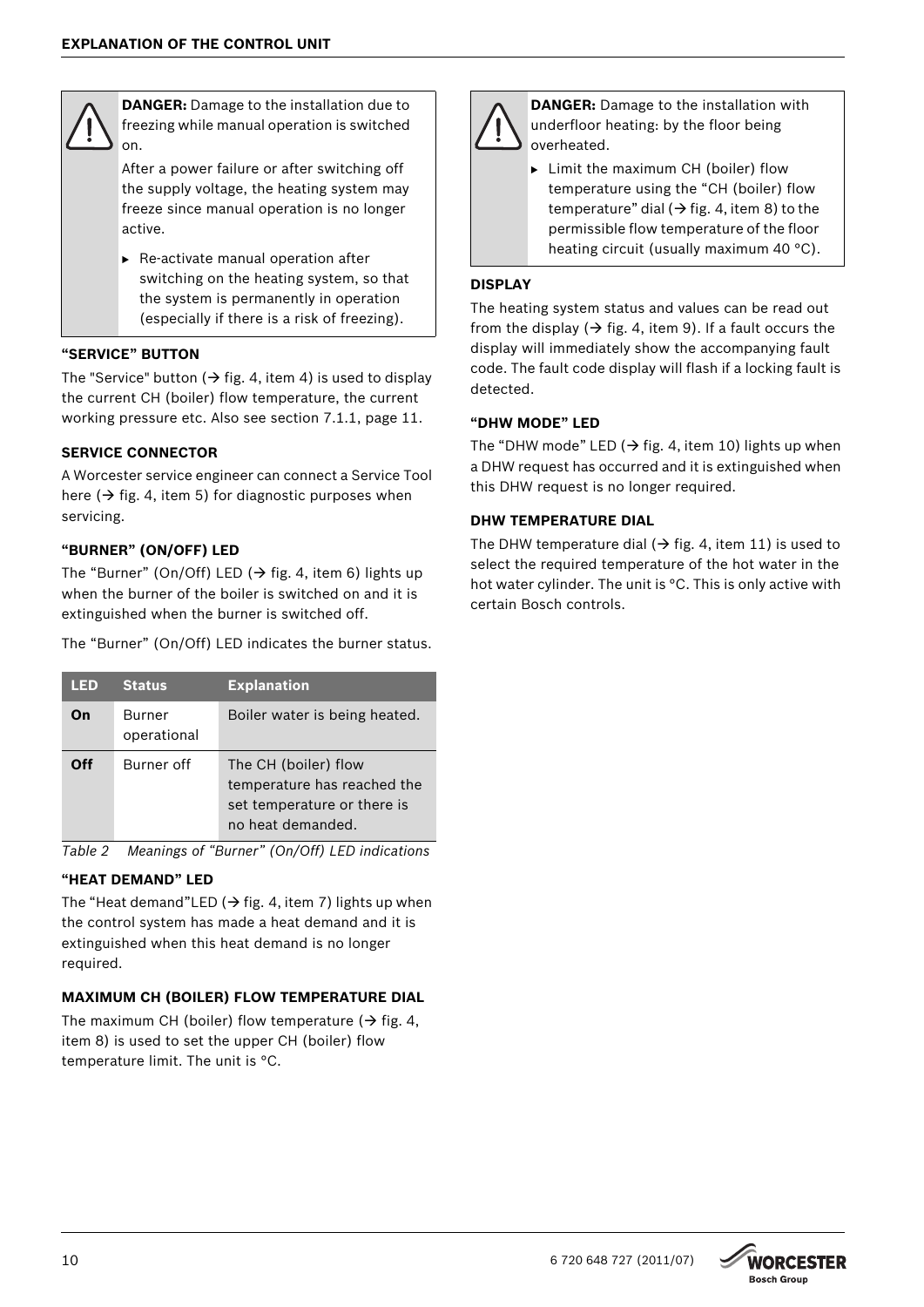## <span id="page-10-0"></span>**7 OPERATING THE HEATING SYSTEM**

## <span id="page-10-1"></span>**7.1 MENU STRUCTURE**

You can navigate through the menu structure of the central boiler on the BC10 using the "Reset" button, the "Chimney sweep" button, the "Service button" ( $\rightarrow$  fig. [6,](#page-16-1) items 1, 2 and 3) and the display ( $\rightarrow$  fig. [6,](#page-16-1) item 4) in accordance with the menus in tables [3](#page-10-3)[, 4](#page-11-1) and 5.



*Fig. 5 BC10 basic controller*

## <span id="page-10-2"></span>**7.1.1 NORMAL OPERATION MENU**

Information about the operating status of the boiler can be displayed via this menu. The currently measured values of the CH (boiler) flow temperature (permanent indication), the working pressure and the operating codes are shown. Proceed as follows:

|        | <b>Normal operation menu</b>                                                                                              |      |                      |  |  |  |  |  |  |
|--------|---------------------------------------------------------------------------------------------------------------------------|------|----------------------|--|--|--|--|--|--|
| Step 1 | 24<br>Display value. Currently measured CH (boiler) flow temperature in <sup>o</sup> C.<br>Also see section 9.1, page 14. |      |                      |  |  |  |  |  |  |
| Step 2 | Continue in Normal operation menu?                                                                                        | Yes: | $\rightarrow$ step 3 |  |  |  |  |  |  |
|        |                                                                                                                           | No:  | $\rightarrow$ step 1 |  |  |  |  |  |  |
| Step 3 | Press the $(\rightarrow)$ button.                                                                                         |      |                      |  |  |  |  |  |  |
| Step 4 | P 1.5 <br>Display value. Currently measured system pressure in bar.<br>Also see section 9.1, page 14.                     |      |                      |  |  |  |  |  |  |
| Step 5 | Press the $(\rightarrow)$ button.                                                                                         |      |                      |  |  |  |  |  |  |
| Step 6 | Random display code. In this case: Operating phase: Boiler in heating<br>- H<br>mode. Also see section 9.2, page 14.      |      |                      |  |  |  |  |  |  |
| Step 7 | Have at least 5 seconds passed without a button being pressed and/or has the                                              | Yes: | $\rightarrow$ step 1 |  |  |  |  |  |  |
|        | mains voltage been interrupted?                                                                                           | No:  | $\rightarrow$ step 8 |  |  |  |  |  |  |
| Step 8 | Press the $(\rightarrow)$ button.                                                                                         |      | $\rightarrow$ step 1 |  |  |  |  |  |  |

<span id="page-10-3"></span>*Table 3 Normal operation*

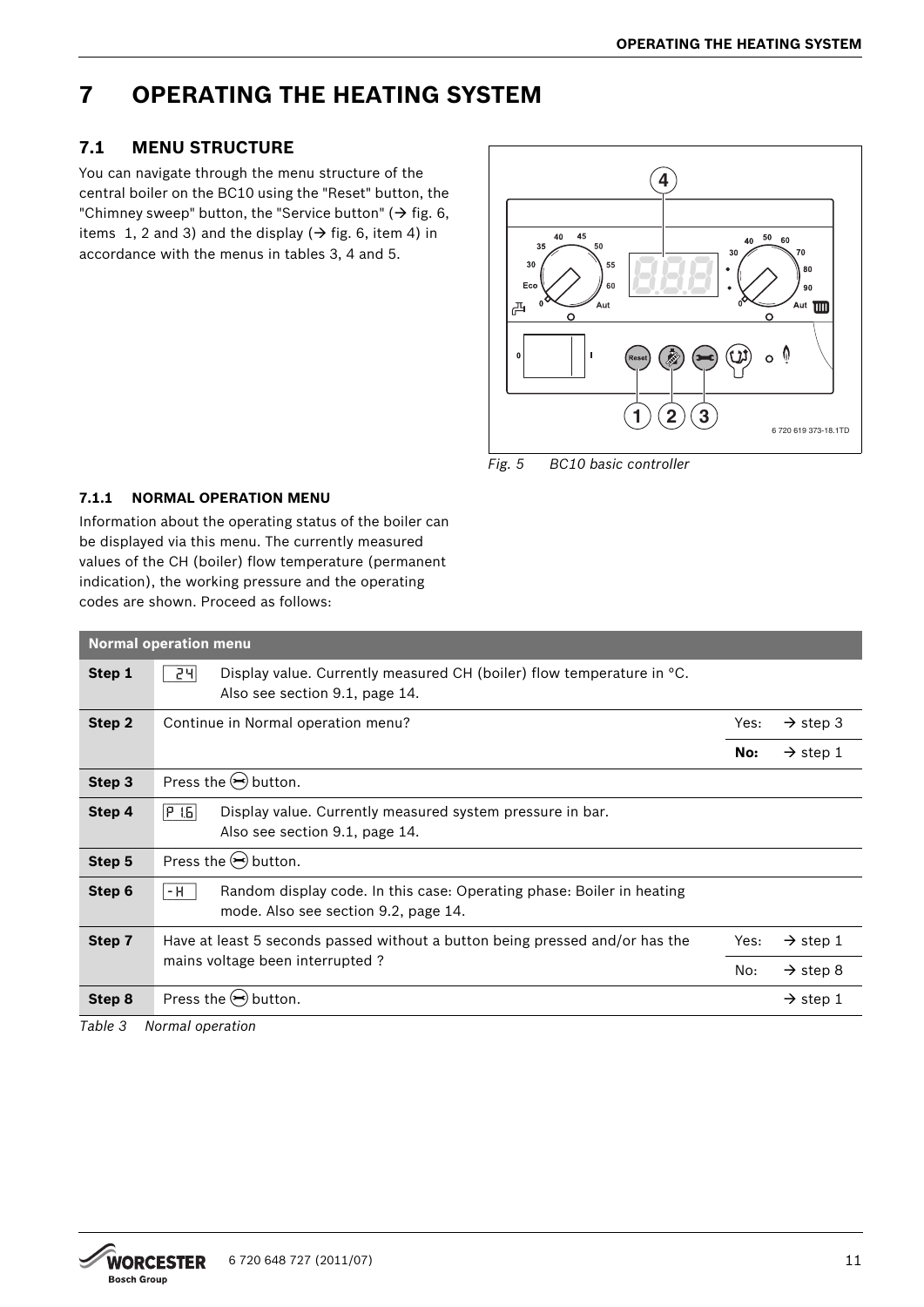## <span id="page-11-0"></span>**7.1.2 MANUAL OPERATION MENU**

In manual mode, the heating system can be operated independent of a room controller (e. g. RC35).



Re-start manual operation after switching on the heating system, so that the system is permanently in operation (especially if there is a risk of freezing).

| Step 1<br>24<br>Display value. Currently measured CH (boiler) flow temperature in °C.<br>Also see section 9.1, page 14.<br>Step 2<br>Activate manual operation?<br>$\rightarrow$ step 3<br>Yes:<br>No:<br>$\rightarrow$ step 1<br>To activate manual operation: Press and hold the $\gg$ button for more than<br>Step 3<br>5 seconds.<br>Step 4<br>$24\pm$<br>Display code: Operating phase: As soon as a flashing dot is shown in the<br>right-hand bottom corner of the display, manual operation is active.<br>This means that the boiler is permanently in heating mode. The maximum<br>CH (boiler) flow temperature as set on the maximum CH (boiler) flow<br>temperature dial of the BC10 basic controller (control panel) now<br>applies. The "Heat request" LED lights up.<br>Press the $\ominus$ button.<br>Step 5<br>Display value. Currently measured system pressure in bar.<br>Step 6<br>$P$ i.b. $\downarrow$<br>Also see section 9.1, page 14.<br>Press the $\ominus$ button.<br>Step 7<br>Step 8<br>Display code: Operating phase: Also see section 9.2, page 14.<br>$\overline{\mathsf{H}}$ +<br>The boiler is in manual operation mode.<br>This means that the boiler is in heating mode while there is no heat<br>request from the controller. During manual operation the "Settings"<br>menu (table 5 from step 3) can be used to temporarily change the target<br>boiler performance.<br>Note: If the boiler performance has been changed temporarily, this must<br>be set again after ending manual operation, according to the "Settings"<br>menu (table 5, page 13).<br>Press the $\ominus$ button.<br>Step 9<br>Display value. Currently measured CH (boiler) flow temperature in °C.<br>$24*$<br>Step 10<br>Also see section 9.1, page 14.<br>Step 11<br>Has there been a power failure?<br>$\rightarrow$ step 1<br>Yes:<br>No:<br>$\rightarrow$ step 12<br>Step 12<br>Deactivate manual operation?<br>$\rightarrow$ step 13<br>Yes:<br>No:<br>$\rightarrow$ step 5<br>Step 13<br>To deactivate manual operation:<br>$\rightarrow$ step 1<br>Press and hold the $\gg$ button for more than 2 seconds until the dot disappears. | <b>Manual operation menu</b> |  |  |  |  |  |  |
|----------------------------------------------------------------------------------------------------------------------------------------------------------------------------------------------------------------------------------------------------------------------------------------------------------------------------------------------------------------------------------------------------------------------------------------------------------------------------------------------------------------------------------------------------------------------------------------------------------------------------------------------------------------------------------------------------------------------------------------------------------------------------------------------------------------------------------------------------------------------------------------------------------------------------------------------------------------------------------------------------------------------------------------------------------------------------------------------------------------------------------------------------------------------------------------------------------------------------------------------------------------------------------------------------------------------------------------------------------------------------------------------------------------------------------------------------------------------------------------------------------------------------------------------------------------------------------------------------------------------------------------------------------------------------------------------------------------------------------------------------------------------------------------------------------------------------------------------------------------------------------------------------------------------------------------------------------------------------------------------------------------------------------------------------------------------------------------------------------------------------------------------------------|------------------------------|--|--|--|--|--|--|
|                                                                                                                                                                                                                                                                                                                                                                                                                                                                                                                                                                                                                                                                                                                                                                                                                                                                                                                                                                                                                                                                                                                                                                                                                                                                                                                                                                                                                                                                                                                                                                                                                                                                                                                                                                                                                                                                                                                                                                                                                                                                                                                                                          |                              |  |  |  |  |  |  |
|                                                                                                                                                                                                                                                                                                                                                                                                                                                                                                                                                                                                                                                                                                                                                                                                                                                                                                                                                                                                                                                                                                                                                                                                                                                                                                                                                                                                                                                                                                                                                                                                                                                                                                                                                                                                                                                                                                                                                                                                                                                                                                                                                          |                              |  |  |  |  |  |  |
|                                                                                                                                                                                                                                                                                                                                                                                                                                                                                                                                                                                                                                                                                                                                                                                                                                                                                                                                                                                                                                                                                                                                                                                                                                                                                                                                                                                                                                                                                                                                                                                                                                                                                                                                                                                                                                                                                                                                                                                                                                                                                                                                                          |                              |  |  |  |  |  |  |
|                                                                                                                                                                                                                                                                                                                                                                                                                                                                                                                                                                                                                                                                                                                                                                                                                                                                                                                                                                                                                                                                                                                                                                                                                                                                                                                                                                                                                                                                                                                                                                                                                                                                                                                                                                                                                                                                                                                                                                                                                                                                                                                                                          |                              |  |  |  |  |  |  |
|                                                                                                                                                                                                                                                                                                                                                                                                                                                                                                                                                                                                                                                                                                                                                                                                                                                                                                                                                                                                                                                                                                                                                                                                                                                                                                                                                                                                                                                                                                                                                                                                                                                                                                                                                                                                                                                                                                                                                                                                                                                                                                                                                          |                              |  |  |  |  |  |  |
|                                                                                                                                                                                                                                                                                                                                                                                                                                                                                                                                                                                                                                                                                                                                                                                                                                                                                                                                                                                                                                                                                                                                                                                                                                                                                                                                                                                                                                                                                                                                                                                                                                                                                                                                                                                                                                                                                                                                                                                                                                                                                                                                                          |                              |  |  |  |  |  |  |
|                                                                                                                                                                                                                                                                                                                                                                                                                                                                                                                                                                                                                                                                                                                                                                                                                                                                                                                                                                                                                                                                                                                                                                                                                                                                                                                                                                                                                                                                                                                                                                                                                                                                                                                                                                                                                                                                                                                                                                                                                                                                                                                                                          |                              |  |  |  |  |  |  |
|                                                                                                                                                                                                                                                                                                                                                                                                                                                                                                                                                                                                                                                                                                                                                                                                                                                                                                                                                                                                                                                                                                                                                                                                                                                                                                                                                                                                                                                                                                                                                                                                                                                                                                                                                                                                                                                                                                                                                                                                                                                                                                                                                          |                              |  |  |  |  |  |  |
|                                                                                                                                                                                                                                                                                                                                                                                                                                                                                                                                                                                                                                                                                                                                                                                                                                                                                                                                                                                                                                                                                                                                                                                                                                                                                                                                                                                                                                                                                                                                                                                                                                                                                                                                                                                                                                                                                                                                                                                                                                                                                                                                                          |                              |  |  |  |  |  |  |
|                                                                                                                                                                                                                                                                                                                                                                                                                                                                                                                                                                                                                                                                                                                                                                                                                                                                                                                                                                                                                                                                                                                                                                                                                                                                                                                                                                                                                                                                                                                                                                                                                                                                                                                                                                                                                                                                                                                                                                                                                                                                                                                                                          |                              |  |  |  |  |  |  |
|                                                                                                                                                                                                                                                                                                                                                                                                                                                                                                                                                                                                                                                                                                                                                                                                                                                                                                                                                                                                                                                                                                                                                                                                                                                                                                                                                                                                                                                                                                                                                                                                                                                                                                                                                                                                                                                                                                                                                                                                                                                                                                                                                          |                              |  |  |  |  |  |  |
|                                                                                                                                                                                                                                                                                                                                                                                                                                                                                                                                                                                                                                                                                                                                                                                                                                                                                                                                                                                                                                                                                                                                                                                                                                                                                                                                                                                                                                                                                                                                                                                                                                                                                                                                                                                                                                                                                                                                                                                                                                                                                                                                                          |                              |  |  |  |  |  |  |
|                                                                                                                                                                                                                                                                                                                                                                                                                                                                                                                                                                                                                                                                                                                                                                                                                                                                                                                                                                                                                                                                                                                                                                                                                                                                                                                                                                                                                                                                                                                                                                                                                                                                                                                                                                                                                                                                                                                                                                                                                                                                                                                                                          |                              |  |  |  |  |  |  |
|                                                                                                                                                                                                                                                                                                                                                                                                                                                                                                                                                                                                                                                                                                                                                                                                                                                                                                                                                                                                                                                                                                                                                                                                                                                                                                                                                                                                                                                                                                                                                                                                                                                                                                                                                                                                                                                                                                                                                                                                                                                                                                                                                          |                              |  |  |  |  |  |  |
|                                                                                                                                                                                                                                                                                                                                                                                                                                                                                                                                                                                                                                                                                                                                                                                                                                                                                                                                                                                                                                                                                                                                                                                                                                                                                                                                                                                                                                                                                                                                                                                                                                                                                                                                                                                                                                                                                                                                                                                                                                                                                                                                                          |                              |  |  |  |  |  |  |
|                                                                                                                                                                                                                                                                                                                                                                                                                                                                                                                                                                                                                                                                                                                                                                                                                                                                                                                                                                                                                                                                                                                                                                                                                                                                                                                                                                                                                                                                                                                                                                                                                                                                                                                                                                                                                                                                                                                                                                                                                                                                                                                                                          |                              |  |  |  |  |  |  |
|                                                                                                                                                                                                                                                                                                                                                                                                                                                                                                                                                                                                                                                                                                                                                                                                                                                                                                                                                                                                                                                                                                                                                                                                                                                                                                                                                                                                                                                                                                                                                                                                                                                                                                                                                                                                                                                                                                                                                                                                                                                                                                                                                          |                              |  |  |  |  |  |  |

<span id="page-11-1"></span>*Table 4 Manual operation*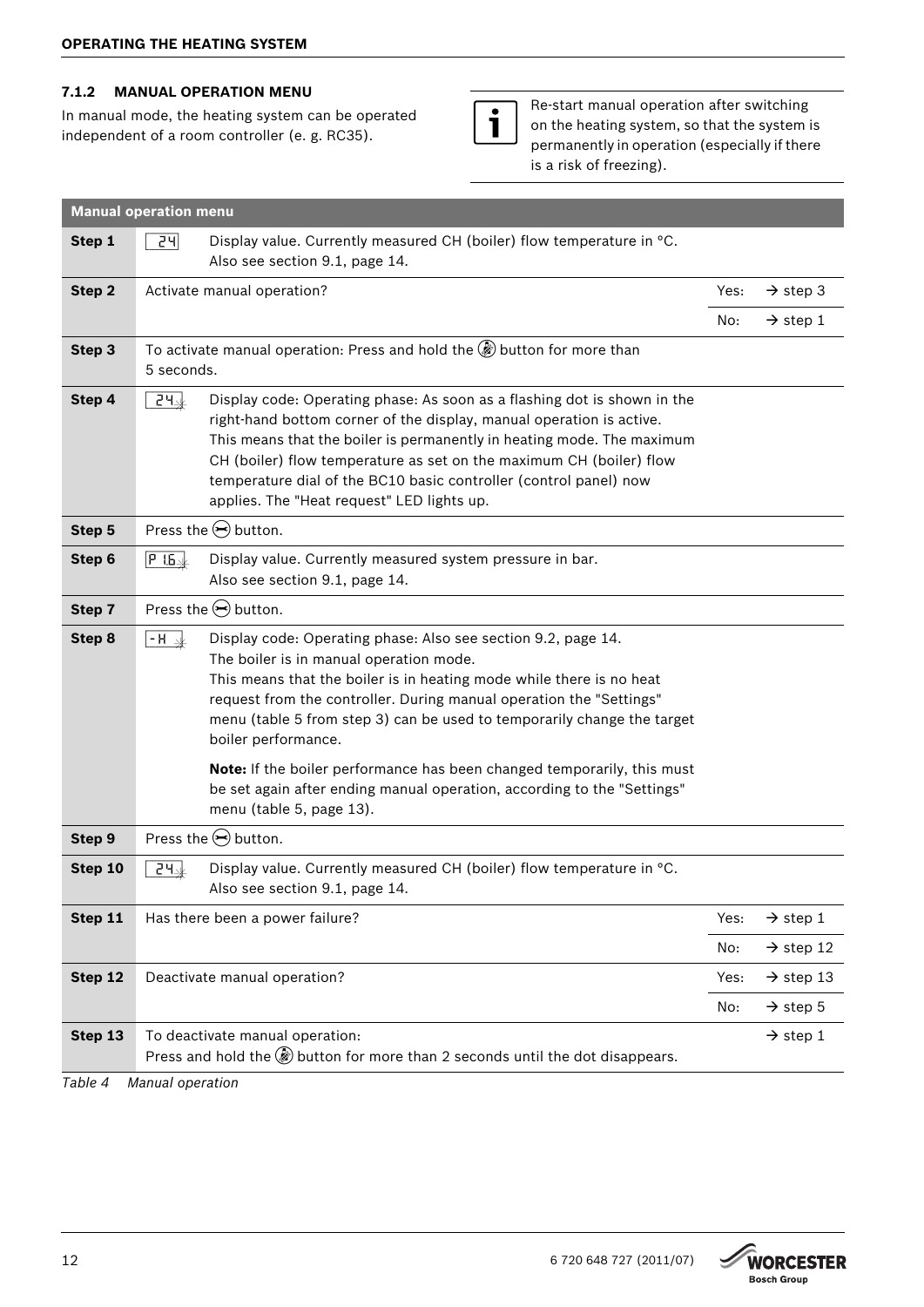## <span id="page-12-0"></span>**8 EXTREME COLD WEATHER**

In instances where the condensate pipe work is run external or in an unheated area, such as a garage, it can be at risk of freezing, even if insulated.

A frozen condensate pipe will cause the boiler to shut down.



**WARNING:** Falling hazard!

Failure to follow this guidance can result in personal injury.

- $\triangleright$  Only attempt to thaw a condense pipe that is at ground level, which is easily accessible.
- $\triangleright$  Never attempt to thaw a condense pipe which is at height.



**CAUTION:** Pipe damage

**DO NOT** use boiling water to thaw the condensate pipe!

If the condensate pipe has frozen:

 $\blacktriangleright$  Locate the blockage.

It is likely that the pipe is frozen at the most exposed point external to the building or where there is some obstruction to flow. This could be the open end of the pipe, at a bend or elbow, or where there is a dip in the pipe in which condensate can collect. The location of the blockage should be identified as closely as possible before taking further action.

 $\blacktriangleright$  Thaw the frozen pipe.

The pipe can be thawed by applying a hot water bottle, a microwaveable heating pack (the sort used for muscular aches and pains) or a cloth soaked in hot water to the exterior of the pipe, close to the point of blockage. Hot water can also be poured onto the pipe from a watering can or similar container.

- $\triangleright$  Once the pipe has been thawed the boiler must be reset, press the reset button for five seconds and wait two to three minutes for the boiler to restart.
- If the boiler does not restart, contact Worcester's Technical Support Team (0844 693 3028) for assistance.
- $\triangleright$  Contact your installer in order to find a permanent solution to the problem.

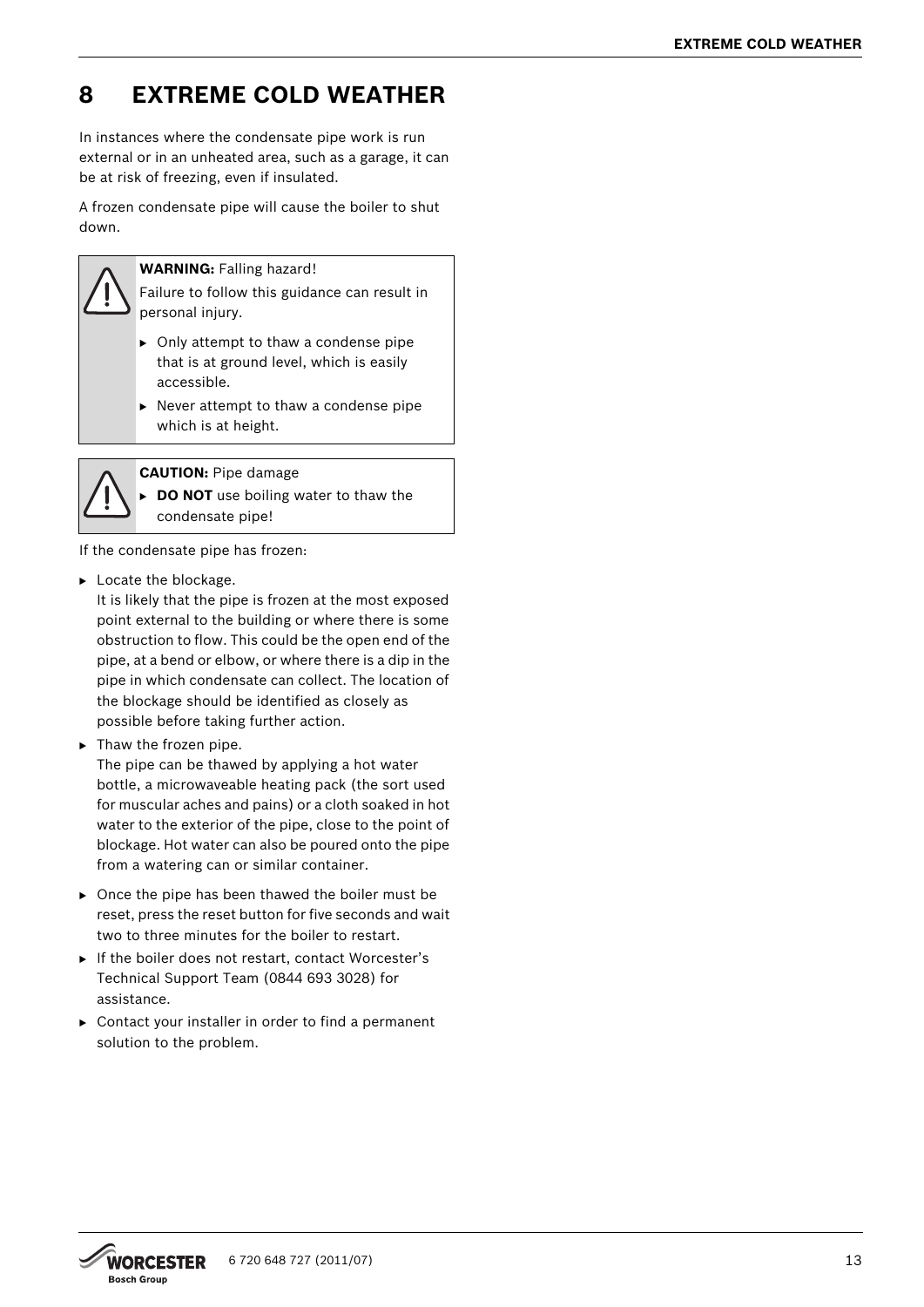## <span id="page-13-0"></span>**9 DISPLAY INFORMATION**

## <span id="page-13-1"></span>**9.1 DISPLAY READINGS**

|                        | <b>Display readings</b>               |      |                               |     |
|------------------------|---------------------------------------|------|-------------------------------|-----|
| <b>Display reading</b> | Key to display reading                | Unit | Range                         |     |
| 24                     | Current CH (boiler) flow temperature. | °C   | л<br>$\overline{\phantom{m}}$ | 130 |
| P 1.6                  | Current system pressure.              | bar  | $\overline{\phantom{0}}$      | P40 |

*Table 5 Display readings*

## <span id="page-13-2"></span>**9.2 DISPLAY CODES**

The display shows the operating condition (e. g. a fault) by means of two three-digit codes.

Refer to section [9.3](#page-16-0), ["Identifying and resetting faults"](#page-16-0) on pag[e 17](#page-16-0) for further instructions on how to remedy certain faults.

Please contact your heating engineer if you cannot remedy a fault yourself or if the display shows a code which is not listed in the table.

<span id="page-13-3"></span>

|                              |                                |                              |                               | <b>Display code</b>                                                                                                                                                                                                                                                                                          |
|------------------------------|--------------------------------|------------------------------|-------------------------------|--------------------------------------------------------------------------------------------------------------------------------------------------------------------------------------------------------------------------------------------------------------------------------------------------------------|
|                              | <b>Main</b><br>display<br>code |                              | <b>Sub</b><br>display<br>code |                                                                                                                                                                                                                                                                                                              |
| $(\equiv)$                   |                                |                              |                               | Operating phase:                                                                                                                                                                                                                                                                                             |
|                              |                                |                              |                               | Communication test while starting up. This display code flashes five times<br>within 5 seconds while starting up to indicate that the communication<br>between the UBA 3 and the BC10 basic controller is being tested. If a new<br>UBA 3 or a new KIM was fitted, this code will flash for max. 10 seconds. |
| $(\rightarrowtail)$          | $ R$                           | $\left( \biguplus \right)$   | [208]                         | Operating phase:                                                                                                                                                                                                                                                                                             |
|                              | 1)                             |                              | 2)                            | The boiler is in flue gas test or service mode.                                                                                                                                                                                                                                                              |
| $(\rightarrow)$              | - H                            | $\left( \biguplus \right)$   | 200)                          | Operating phase:                                                                                                                                                                                                                                                                                             |
|                              |                                |                              | 2)                            | The boiler is in heating mode.                                                                                                                                                                                                                                                                               |
| $\left( \rightarrow \right)$ | $- H \rightarrow$              | $\left( \biguplus \right)$   | $\overline{200}$              | Operating phase:                                                                                                                                                                                                                                                                                             |
|                              | 3)                             |                              | 2)                            | The boiler is in manual operation mode.                                                                                                                                                                                                                                                                      |
| $\left( \biguplus \right)$   | $\overline{\Box H}$            | $\left( \biguplus \right)$   | $\overline{201}$              | Operating phase:                                                                                                                                                                                                                                                                                             |
|                              |                                |                              | 2)                            | The boiler is in heating mode.                                                                                                                                                                                                                                                                               |
| $(\rightarrow)$              | $\overline{\Box H}$            | $\left( \rightarrow \right)$ | 20 ।                          | Operating phase:                                                                                                                                                                                                                                                                                             |
|                              |                                |                              | 2)                            | Pump run-over time via the external hot water cylinder 130 seconds at the<br>minimum speed. The "Burner" LED (On/Off) is off.                                                                                                                                                                                |

*Table 6 Display codes*

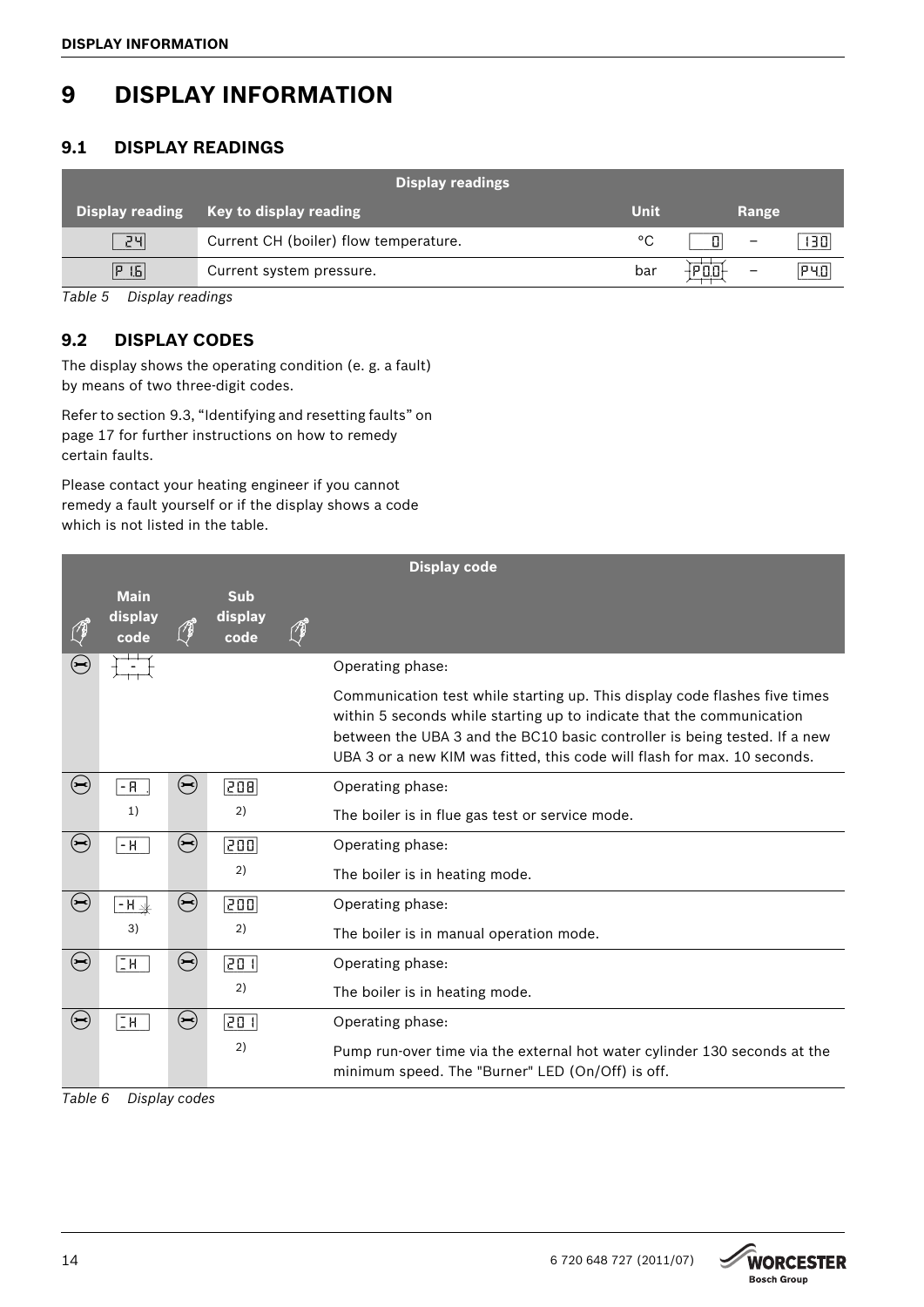|                            | <b>Display code</b>               |            |                  |            |                                                                                                                                                                                                                                                                                                                           |  |  |  |
|----------------------------|-----------------------------------|------------|------------------|------------|---------------------------------------------------------------------------------------------------------------------------------------------------------------------------------------------------------------------------------------------------------------------------------------------------------------------------|--|--|--|
|                            | <b>Main</b>                       |            | <b>Sub</b>       |            |                                                                                                                                                                                                                                                                                                                           |  |  |  |
|                            | display<br>code                   | O          | display<br>code  |            |                                                                                                                                                                                                                                                                                                                           |  |  |  |
| $\left(\rightleftarrow$    | $\boxed{0R}$                      | $\bigodot$ | 202)             |            | Operating phase:                                                                                                                                                                                                                                                                                                          |  |  |  |
|                            |                                   |            | 2)               |            | The switch optimisation program is activated. This program is activated if<br>there has been any demand more frequently than once every 10 minutes.<br>This means that the boiler cannot be restarted until at least 10 minutes<br>have elapsed since initial burner start-up.                                            |  |  |  |
| $\bigodot$                 | $\boxed{0R}$                      | $\bigodot$ | $\overline{305}$ |            | Operating phase:                                                                                                                                                                                                                                                                                                          |  |  |  |
|                            |                                   |            | 2)               |            | The boiler cannot start up temporarily after a DHW request has ended.                                                                                                                                                                                                                                                     |  |  |  |
| $\bigodot$                 | $\boxed{0}$                       | $\bigodot$ | 283)             |            | Pre-operative phase:                                                                                                                                                                                                                                                                                                      |  |  |  |
|                            |                                   |            | 2)               |            | The boiler prepares for a burner start-up whenever a heat demand or a<br>DHW request arises.                                                                                                                                                                                                                              |  |  |  |
| $\bigodot$                 | $\overline{\mathsf{BE}}$          | $\bigodot$ | 265              |            | Readiness for operation:                                                                                                                                                                                                                                                                                                  |  |  |  |
|                            |                                   |            | 2)               |            | The boiler is in ready mode. There is a current heat demand, but too much<br>energy has been supplied.                                                                                                                                                                                                                    |  |  |  |
| $\bigodot$                 | $\overline{\mathsf{D}\mathsf{H}}$ | $\bigodot$ | 303)             |            | Readiness for operation:                                                                                                                                                                                                                                                                                                  |  |  |  |
|                            |                                   |            | 2)               |            | The boiler is in ready mode. There is no current heat demand.                                                                                                                                                                                                                                                             |  |  |  |
| $\bigodot$                 | ா                                 | $\bigodot$ | 284              |            | Ignition phase:                                                                                                                                                                                                                                                                                                           |  |  |  |
|                            |                                   |            | 2)               |            | The gas valve is activated.                                                                                                                                                                                                                                                                                               |  |  |  |
| $\left( \biguplus \right)$ | $\boxed{0}$                       | $\bigodot$ | 270              |            | Start-up phase:                                                                                                                                                                                                                                                                                                           |  |  |  |
|                            |                                   |            | 2)               |            | The boiler starts up after activation of the mains power supply or<br>completion of a system reset. This code is displayed for a maximum of<br>4 minutes.                                                                                                                                                                 |  |  |  |
| $(\blacktriangleright)$    | 04                                | $\bigodot$ | 204              |            | Operating phase:                                                                                                                                                                                                                                                                                                          |  |  |  |
|                            |                                   |            | 2)               |            | The flow temperature sensor has detected that the current flow<br>temperature is higher than the flow temperature setting on the BC10, or<br>that it is higher than the flow temperature. Calculated according to heating<br>requirements, or that it is higher than the flow temperature calculated for<br>the DHW mode. |  |  |  |
| $\bigodot$                 | 2E                                | $\bigodot$ | [201]            | $\bigodot$ | Fault:                                                                                                                                                                                                                                                                                                                    |  |  |  |
|                            |                                   |            | 2)               |            | The system pressure is too low (less than 0.2 bar).                                                                                                                                                                                                                                                                       |  |  |  |
|                            | 888                               |            |                  |            | Function test:                                                                                                                                                                                                                                                                                                            |  |  |  |
|                            |                                   |            |                  |            | Display test during start-up phase. The display code is displayed for a<br>maximum of 1 second.                                                                                                                                                                                                                           |  |  |  |
| $\left( \biguplus \right)$ | H11                               | $\bigodot$ | [602]            | $\bigodot$ | Fault:                                                                                                                                                                                                                                                                                                                    |  |  |  |
|                            |                                   |            | 2)               |            | Time not set. Failing time setting, e.g. due to a long power cut.                                                                                                                                                                                                                                                         |  |  |  |
| $\bigodot$                 | H11                               | $\bigodot$ | 803              | $\bigodot$ | Fault:                                                                                                                                                                                                                                                                                                                    |  |  |  |
|                            |                                   |            | 2)               |            | Date not set. Failing date setting, e.g. due to a long power cut.                                                                                                                                                                                                                                                         |  |  |  |
|                            | Table 6<br>Display codes          |            |                  |            |                                                                                                                                                                                                                                                                                                                           |  |  |  |

*Table 6 Display codes*

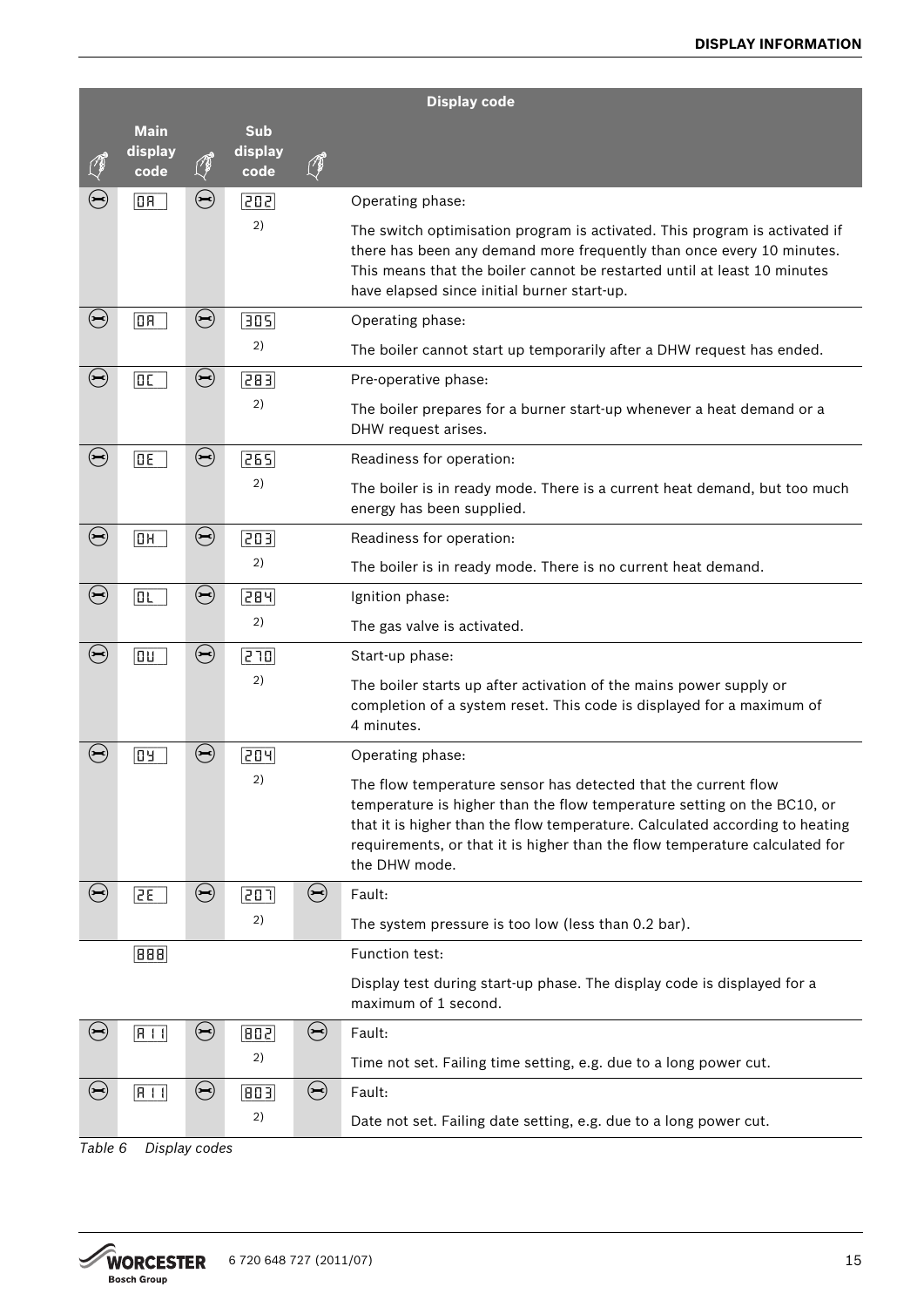|                                |                                               |                               | <b>Display code</b>                                                                                                                        |
|--------------------------------|-----------------------------------------------|-------------------------------|--------------------------------------------------------------------------------------------------------------------------------------------|
| <b>Main</b><br>display<br>code |                                               | <b>Sub</b><br>display<br>code |                                                                                                                                            |
|                                |                                               |                               | Operating phase:                                                                                                                           |
|                                |                                               |                               | The system pressure is too low (less than 1.0 bar).                                                                                        |
| H                              | $(\blacktriangleright\!\!\blacktriangleleft)$ |                               | Operating phase:                                                                                                                           |
|                                |                                               |                               | The system pressure is too low (less than 1.0 bar).                                                                                        |
| $(P = -1)$                     |                                               |                               | Operating phase:                                                                                                                           |
|                                |                                               |                               | The system pressure is too high (over 4.0 bar) or the pressure sensor has<br>not detected a system pressure (boiler functioning normally). |
| rE                             |                                               |                               | Fault:                                                                                                                                     |
|                                |                                               |                               | Reset is carried out. After pressing the "Reset" button this code is<br>displayed for 5 seconds.                                           |

## *Table 6 Display codes*

- 1) Any indication with a permanent dot in the bottom right-hand corner
- 2) Only visible on the Service Tool or a specific RC regulator.
- 3) Any indication with a flashing dot in the bottom right-hand corner.

## <span id="page-15-0"></span>**9.2.1 FAULT OR BREAKDOWN**

This boiler is supported in the UK and Eire by Worcester, Bosch Group.

Specialist Service Engineers are available to attend a breakdown occurring on this boiler.



Invoices for attendance and repair work carried out on this boiler by any third party will not be accepted.

• No charge will be made for parts and/or labour providing:

A boiler fault is found and the appliance has been installed within the past 24 months. Reasonable evidence of this must be supplied on request. i.e. the Benchmark Checklist.

- A call-out charge will be made where:
	- The boiler has been installed for over 24 months.
	- Evidence cannot be provided that the first year service inspection has been carried out (i.e. an entry in the Benchmark Checklist).
	- Our Field Service Engineer finds no fault with the boiler.
	- The cause of breakdown is misuse or with other parts of your plumbing/heating system, or with equipment not supplied by Worcester, Bosch Group.

## **TECHNICAL SUPPORT**

|--|

**No boiler fault is found on over 30% of all service calls.**

In the case of a suspected fault, refer to the fault finding section of this guide.

In the event of a boiler fault or breakdown please contact Worcester, Bosch Group appointments team on 0844 892 3000.

Your advisor will arrange for an engineer to call with the minimum of delay; under normal circumstances this will be from 1 - 3 working days (excluding weekends) for priority breakdown situations (no hot water and/or heating).

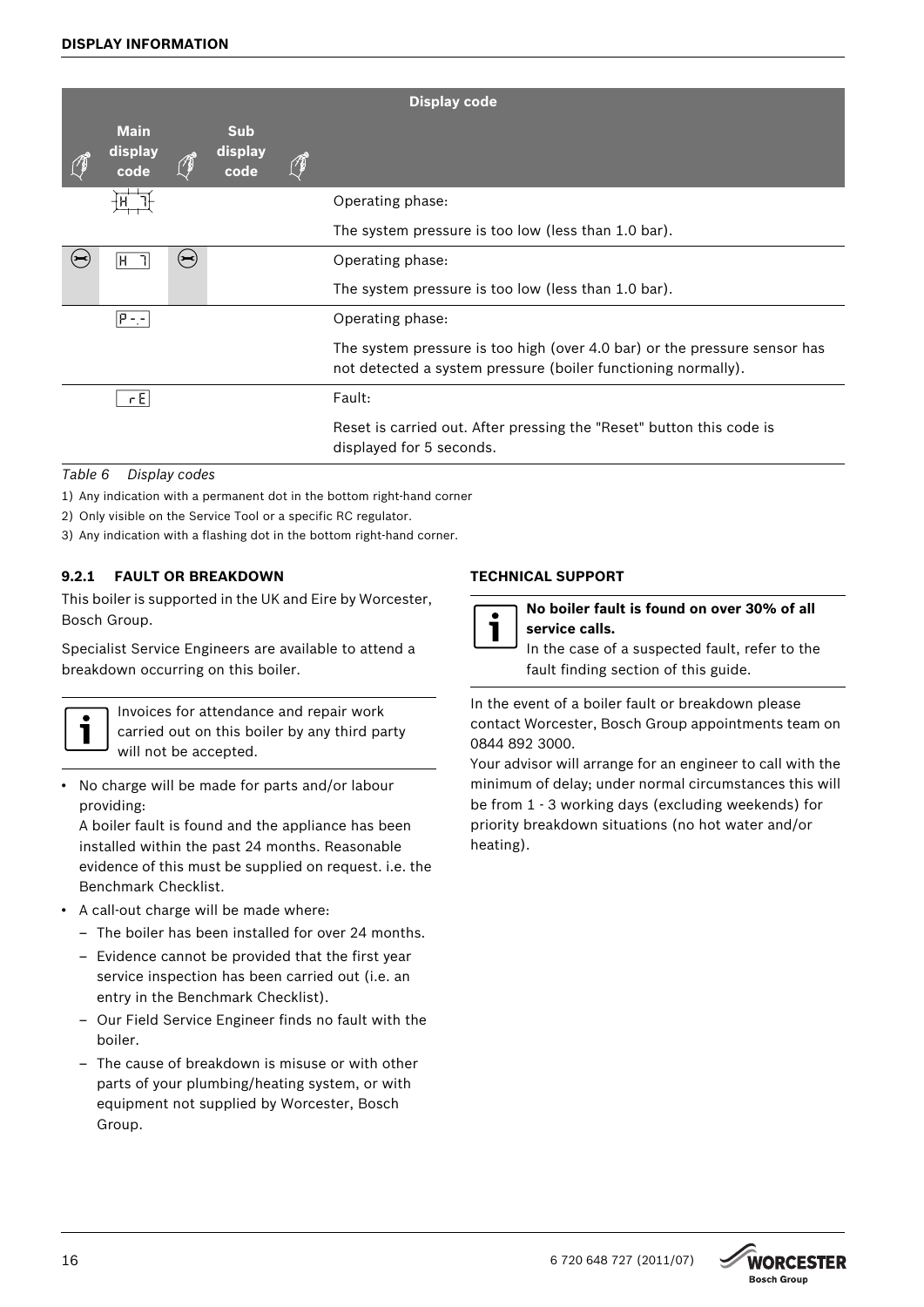## <span id="page-16-0"></span>**9.3 IDENTIFYING AND RESETTING FAULTS**

Fault messages can be identified by the flashing display:

Press the "Reset" button ( $\rightarrow$  fig[. 6](#page-16-1), item 1) for approx. 5 seconds to reset the fault.



<span id="page-16-1"></span>*Fig. 6 BC10 – "Reset" button*

The display shows  $\sqrt{rE}$ . The boiler tries to reset the fault. If the display shows a normal operating code afterwards, the fault has been remedied. Otherwise, please repeat the reset two or three more times.

## **IF THE FAULT CANNOT BE RESET**

If the fault remains and cannot be cleared by pressing the reset button, contact Worcester, Bosch Group for assistance.



**CAUTION:** Damage to the installation.

- In frost conditions, the heating system may freeze up if it is not operational, e. g. due to a power failure.
- $\blacktriangleright$  If the heating system is switched off for a couple of days due to a fault and there is a risk of frost, the heating water must be drained at the lowest point of the system to prevent it from freezing.

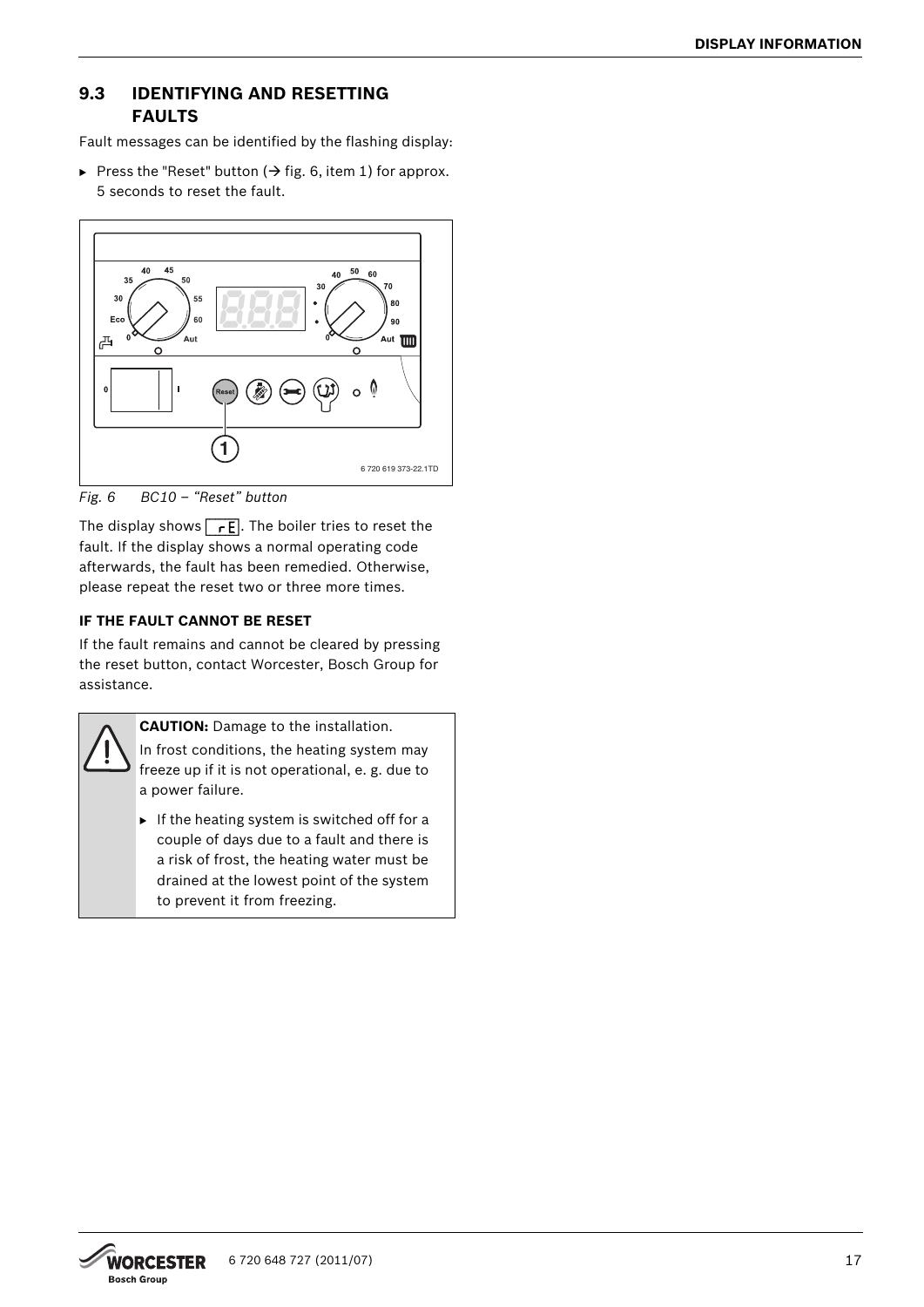## <span id="page-17-0"></span>**10 TIPS ON ENERGY SAVING**

### **HEATING ECONOMICALLY**

The boiler provides a high level of comfort whilst keeping gas consumption and the environment effects as low as possible.

The gas supply to the burner is controlled according to the level of demand for heat. The boiler operates with a low flame if the demand for heat reduces. The technical term for this process is modulating control.

Modulating control reduces temperature fluctuations and provides an even distribution of heat throughout the home. This means that the boiler may stay on for relatively long periods of time but will use less gas than a boiler that continually switches on and off.

## **CENTRAL HEATING SYSTEMS WITH ROOM THERMOSTAT/THERMOSTATIC RADIATOR VALVES**

With modern heating systems set around a 20 °C heat loss, the optimum setting for a condensing boiler will be approximately between one and two on the central heating temperature control. The system must be balanced correctly and the radiators may need upgrading. This allows the boiler to condense as much as possible for the central heating system.

The temperature of each room can be set individually (except primary room with the room thermostat) using the thermostatic radiator valves.

## **ROOM THERMOSTATS**

Reducing the setting of the room thermostat by 1 °C can reduce fuel consumption by up to 10%.

## **NEW CONTROL SYSTEMS**

Upgrade your heating control system if necessary with the latest equipment available. The minimum level of control is a programmer, interlocking room thermostat and thermostatic radiator valves.

#### **ROOF INSULATION**

Around 30% of the heat loss from a property is through the roof. Replace any old insulation with new insulation, preferably of around 200 mm thickness or more.

#### **WINDOW FRAMES**

Single glazed windows, particularly those with steel frames, can lose a great deal of heat. Consideration should be given to replacement with PVCu or wooden framed double glazed units.

## **RADIATORS**

If a radiator is sited underneath a window, its performance will be affected if the curtains are allowed

to drape over the radiator. Shelves fitted above or in front of the radiator should also be avoided.

It is advisable to manually adjust all thermostatic radiator valves every 2 - 3 months to prevent them sticking. Ensure radiator valves are correctly set and not damaged.

## **DRAUGHTS**

Try to ensure that draughts around doors, windows, letterboxes and keyholes etc. are reduced by using a suitable draught excluder.

### **WARNING:** AIR VENTS

B Do not block or seal any air vents that are installed to ensure that the central heating boiler operates safely.

## **CURTAINS**

Lined curtains, or heavier full length curtains can provide excellent insulation. However, always ensure that the curtains do not drape over radiators.

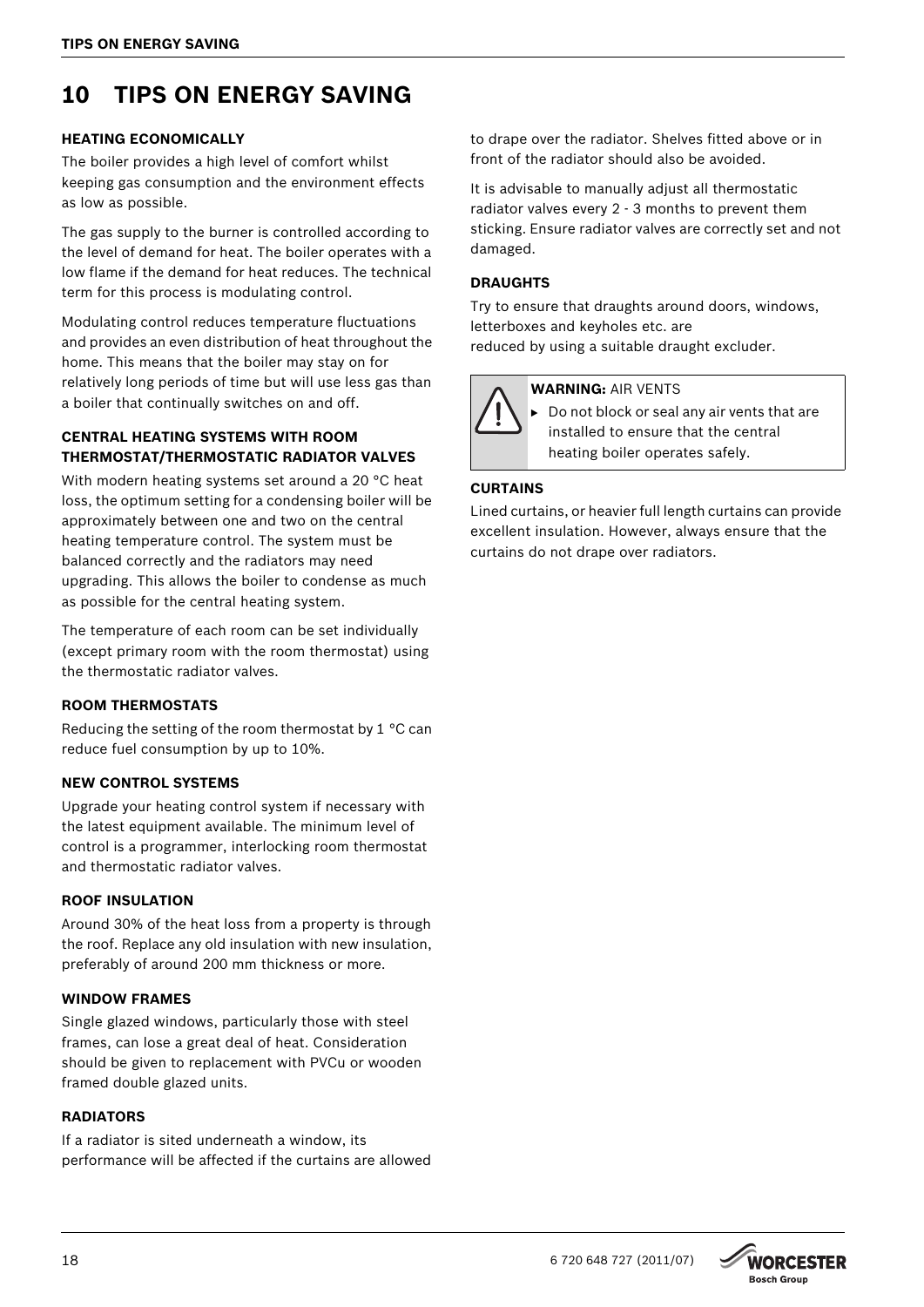## <span id="page-18-0"></span>**11 ENVIRONMENT / DISPOSAL**

Environmental protection is a fundamental corporate strategy of the Bosch Group.

The quality of our products, their economy and environmental safety are all of equal importance to us and all environmental protection legislation and regulations are strictly observed.

We use the best possible technology and materials for protecting the environment taking account of economic considerations.

## **PACKAGING**

We participate in the recycling programmes of the countries in which our products are sold to ensure optimum recycling.

All of our packaging materials are environmentally compatible and can be recycled.

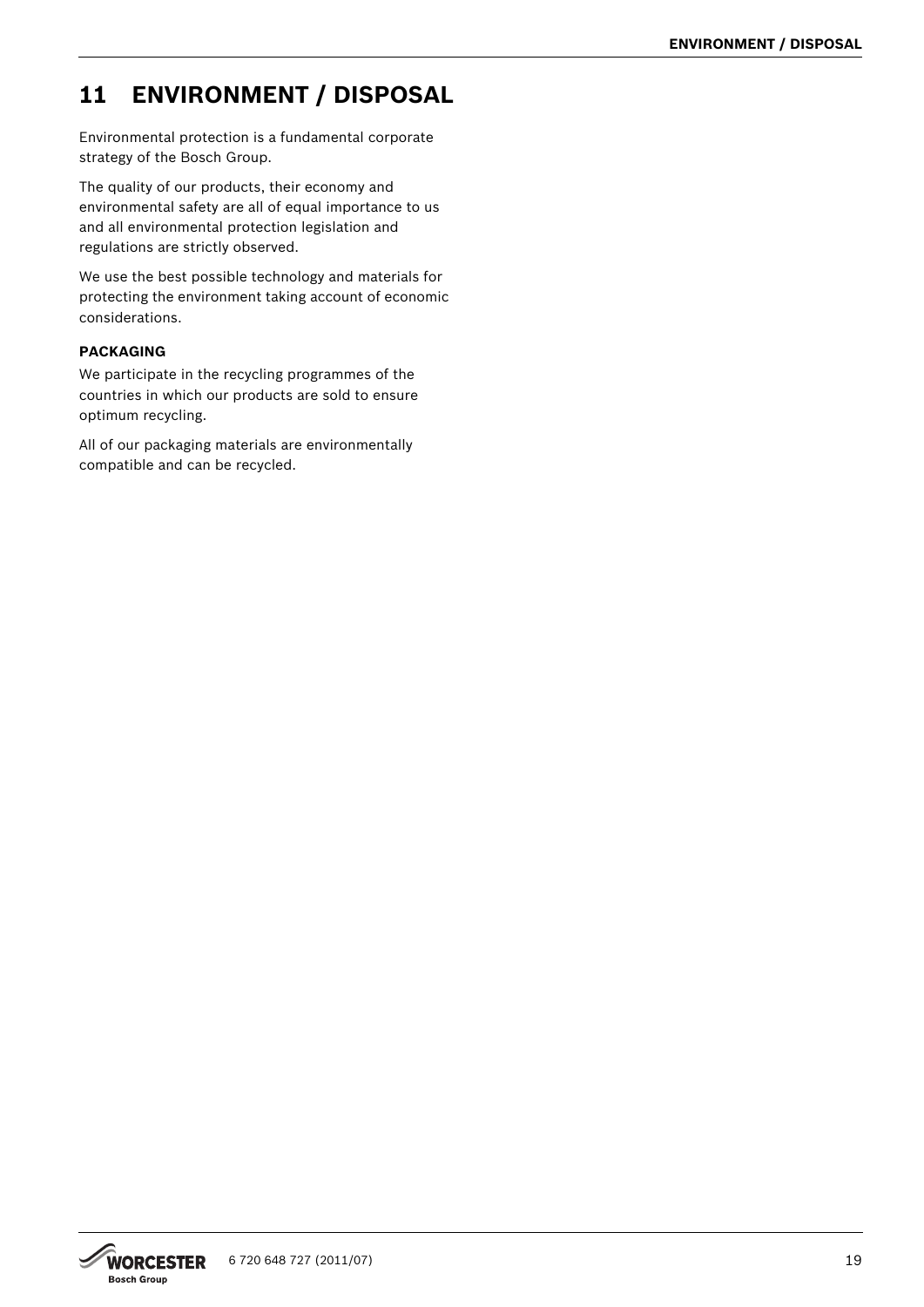## <span id="page-19-0"></span>**12 YOUR GUARANTEE**

This boiler is guaranteed against faulty materials or workmanship for a period of 2 years from the date of installation subject to the following terms and conditions.

- During the period of this guarantee any components of the boiler which are proven to be faulty or defective in manufacture will be exchanged or repaired free of charge by Bosch Thermotechnology Ltd..
- The householder may be asked to prove the date of installation, that the boiler was correctly commissioned and, where appropriate, the first year's service has been carried out to the satisfaction of Bosch Thermotechnology Ltd. when requested. These should be part of the Installation Checklist.
- The boiler has been used only for the purposes for which it was designed.

This guarantee does not affect your statutory rights.

## **GUARANTEE REGISTRATION**

Returning the card will register you as the owner of your new gas boiler and will assist us in maintaining an effective and efficient customer service by establishing a reference and permanent record for your boiler.

## **FOR YOUR OWN RECORD:**

Please ensure that the Installation Checklist has been completed by your installer or service engineer.

| Model                            |  |
|----------------------------------|--|
| Serial No. <sup>1)</sup>         |  |
| Type/size                        |  |
| Date of installation             |  |
| Name of Installer                |  |
| Telephone number of<br>Installer |  |
| $T_2h/a$ 7                       |  |

*Table 7*

1) See identity label on the top of the appliance.

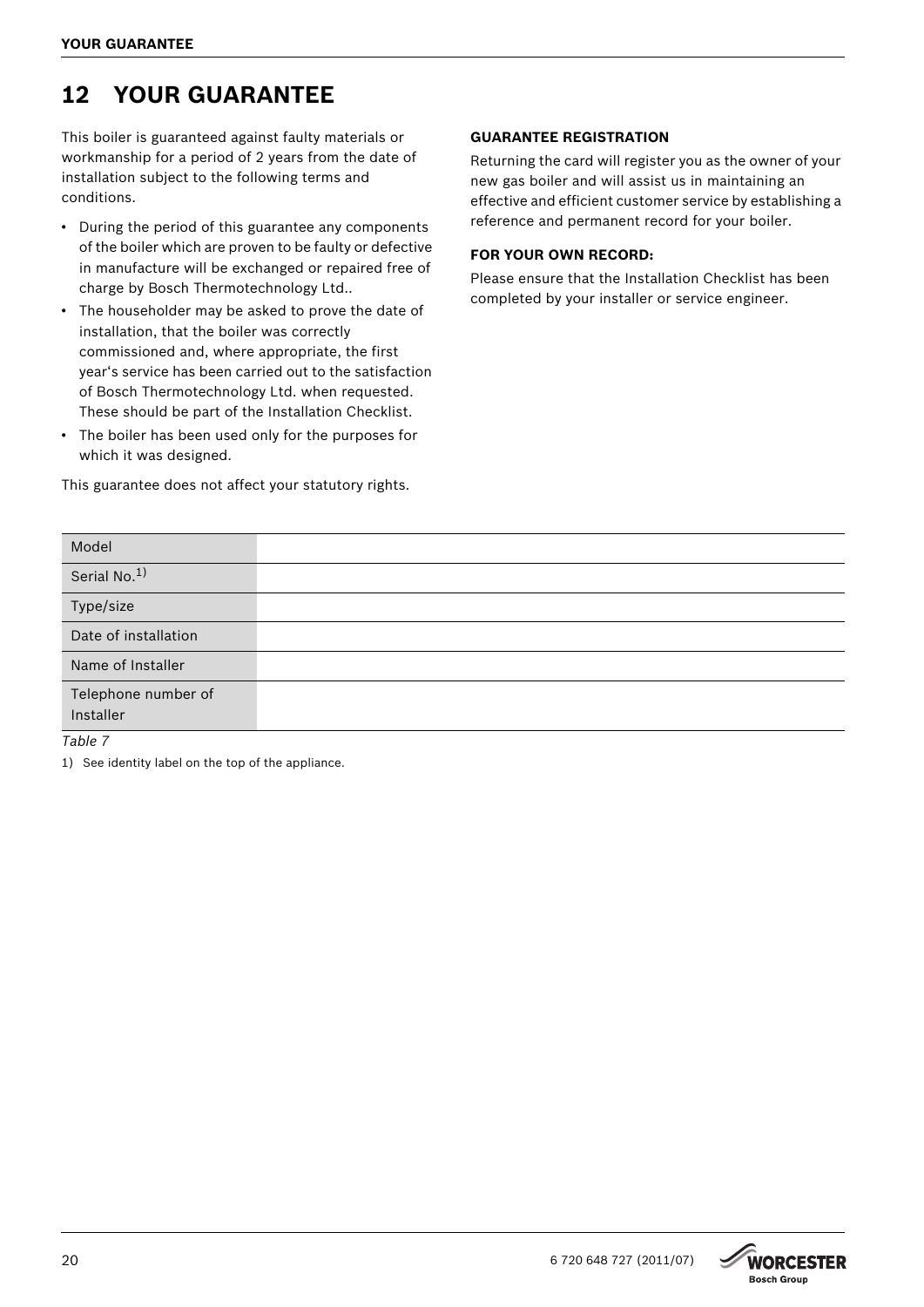## **NOTES**

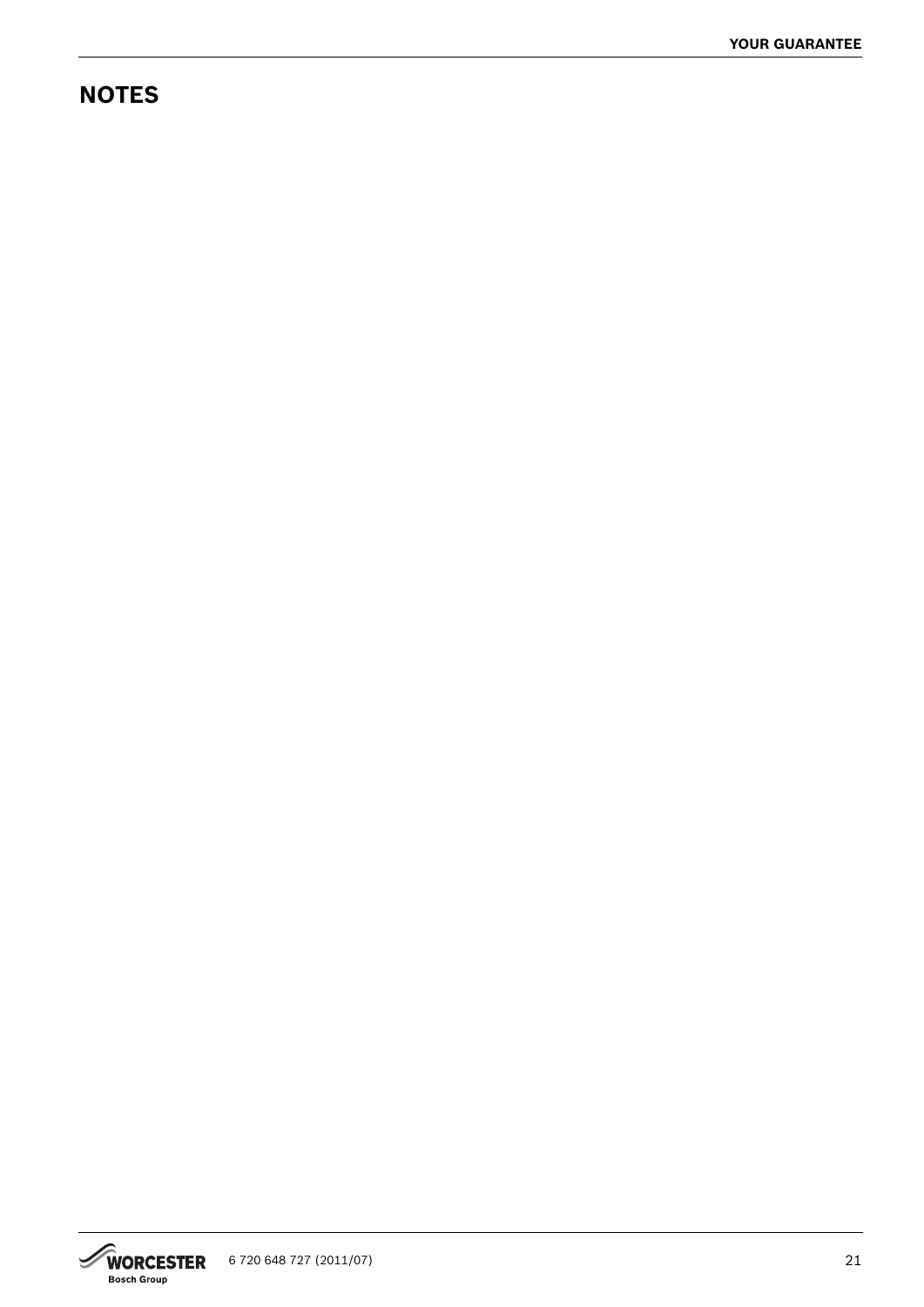## **NOTES**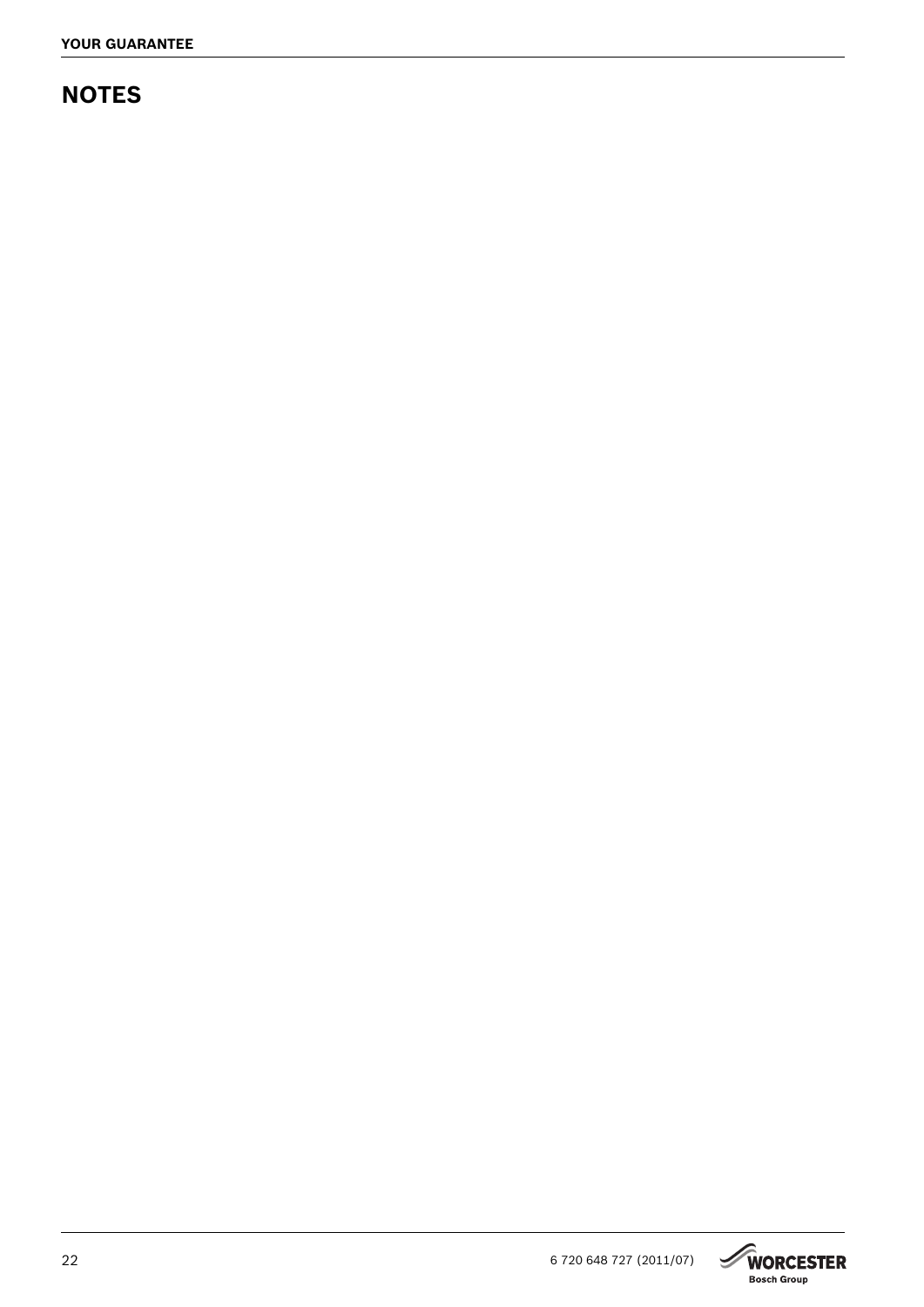## **NOTES**